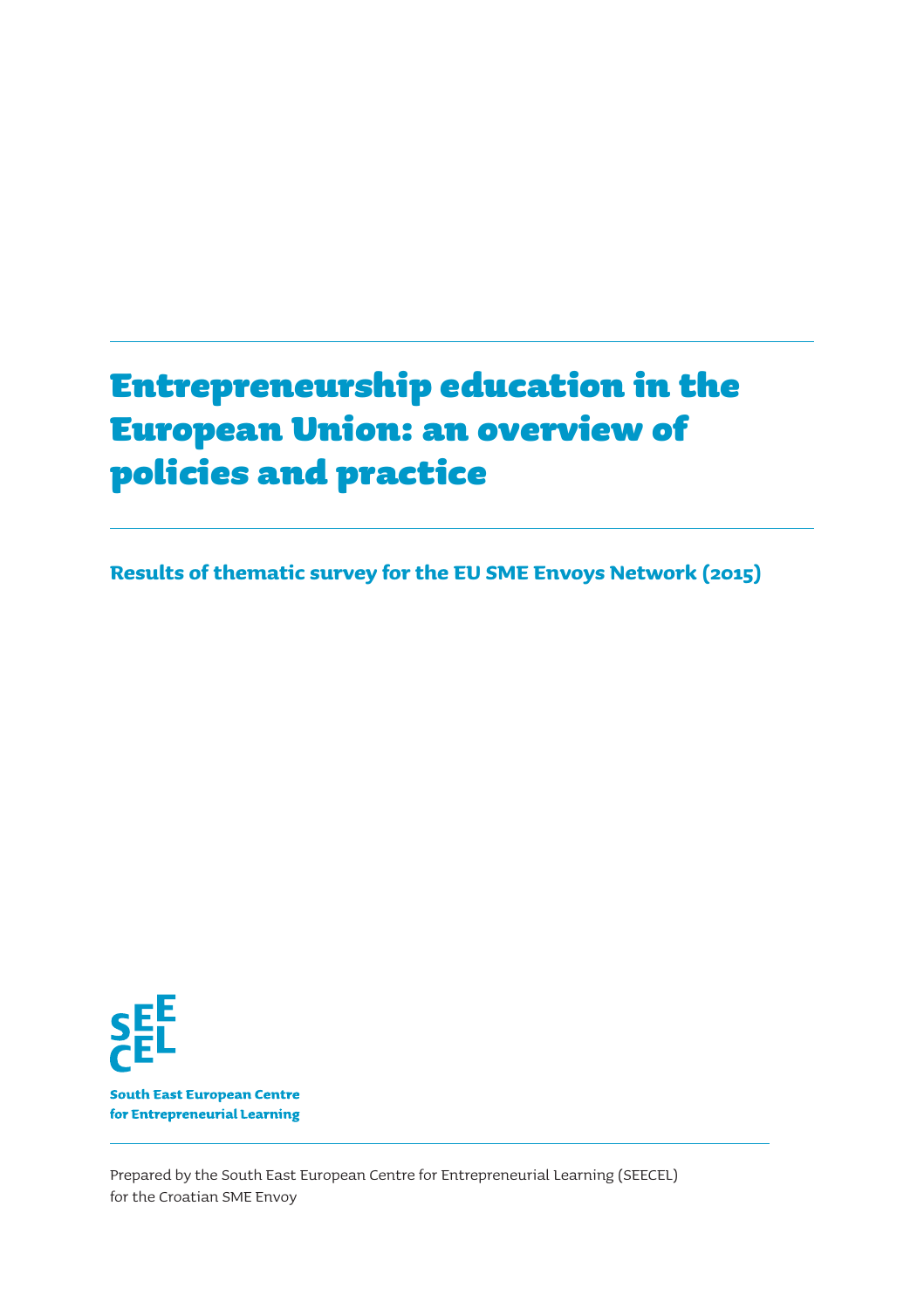### **Prepared by:**

South East European Centre for Entrepreneurial Learning (SEECEL) Selska 217, 10000 Zagreb Croatia

#### **Editors:**

**Dražen Pros**, Deputy Minister, Ministry of Entrepreneurship and Crafts of the Republic of Croatia (Croatian SME Envoy) **Antonija Mršić**, Head of Sector for International Cooperation and Innovation, Ministry of Entrepreneurship and Crafts of the Republic of Croatia (Croatian SME Sherpa) **Stjepan Srhoj**, Programme Officer and Liaison, SEECEL

#### **Authors:**

**Thomas Farnell**, Entrepreneurial Learning Expert, SEECEL **Efka Heder**, Director, SEECEL **Maja Ljubić**, Assistant Director, SEECEL

#### **Design and Layout:**

**Jelenko Hercog**

Published in Zagreb, Croatia, 2016 Copies of this publication are available at the SEECEL website at www.seecel.hr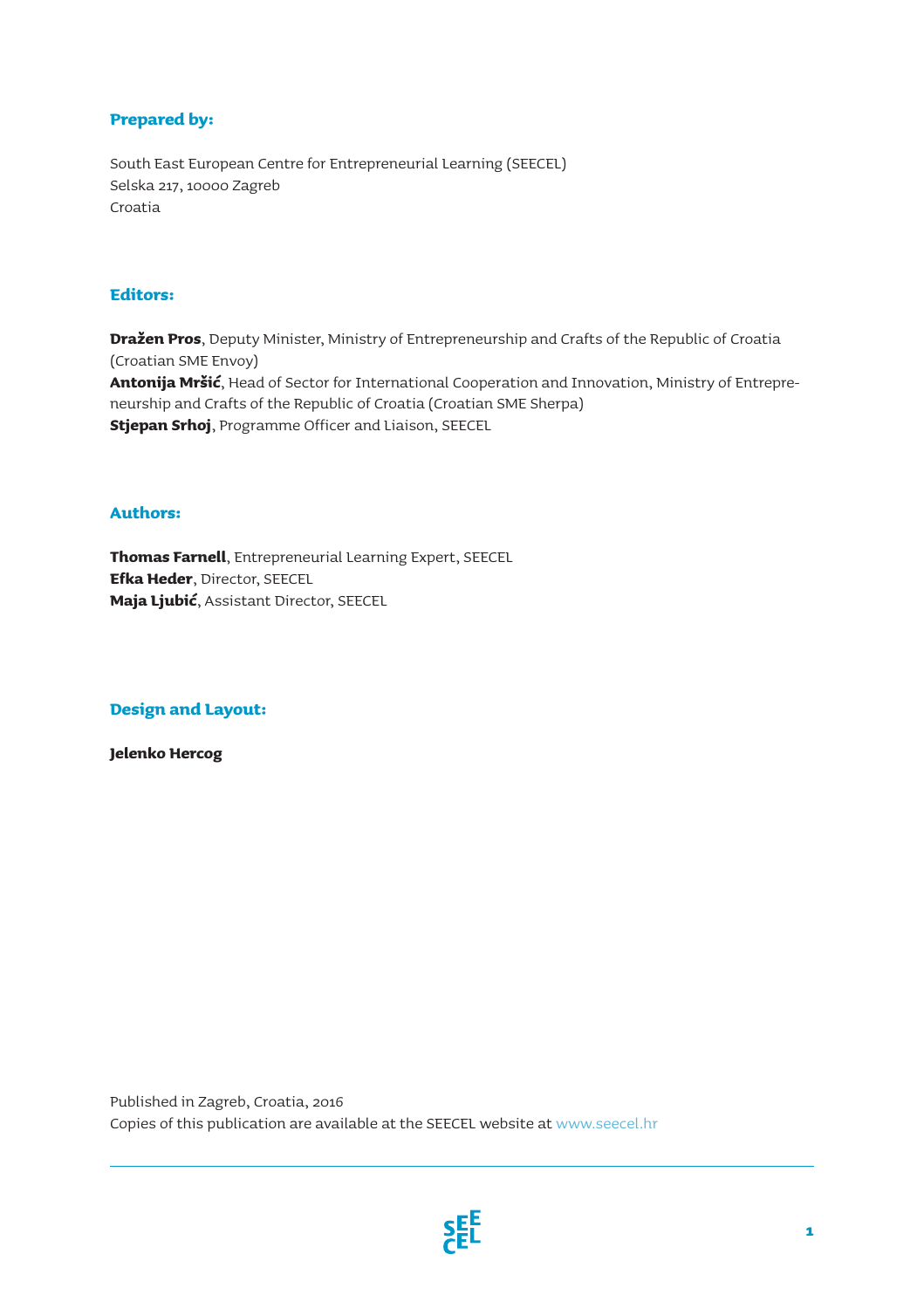## Contents

| <b>Executive summary</b>                   | $\overline{\mathbf{3}}$ |
|--------------------------------------------|-------------------------|
| <b>Introduction</b>                        | 5                       |
| 1. Policy framework                        | 8                       |
| 2. Policy partnership                      | 11                      |
| 3. Curricula and qualifications frameworks | 13                      |
| 4. Entrepreneurship education ecosystem    | 18                      |
| 5. Monitoring and evaluation               | 23                      |
| <b>6. Other notable findings</b>           | 25                      |
| 7. Conclusions and recommendations         | 28                      |
| <b>References</b>                          | 30                      |
| <b>Annex I: About SEECEL</b>               | 31                      |
| <b>Annex II: Survey questionnaire</b>      | 32                      |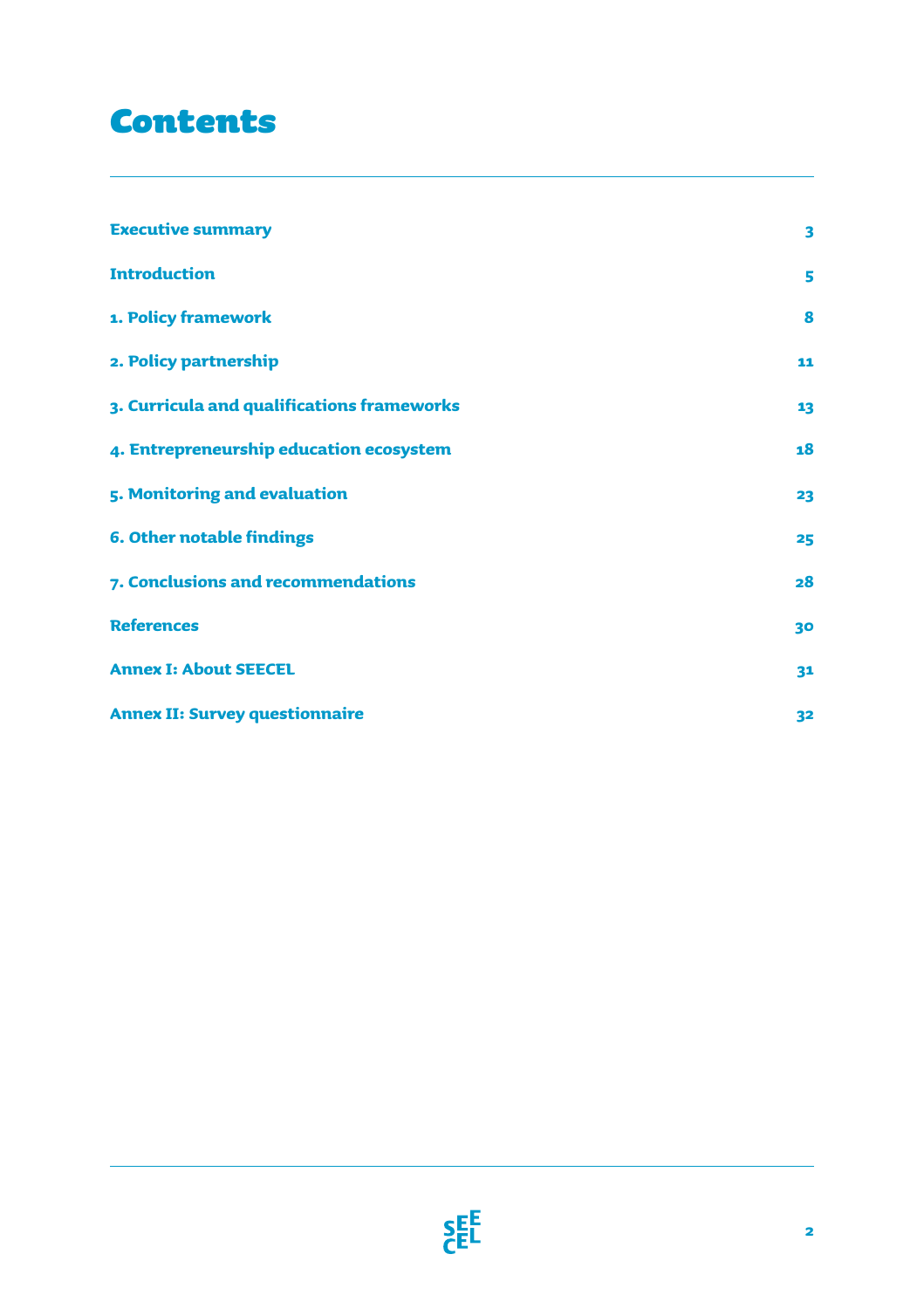## Executive Summary

Entrepreneurship education is identified as a priority in the Europe 2020 Strategy, in the EU's policy framework on small and medium enterprises (SMEs) and in the EU's key strategies for education and training. A thematic survey of the EU's SME Envoy Network on entrepreneurship education was carried out in 2015 to collect data from EU Member States to take stock of current policies and practice n this area. The main progress and challenges identified through the survey results were the following:

- **1. Policy:** There is broad policy commitment to the entrepreneurship education agenda in virtually all EU Member States. However, in eight Member States entrepreneurship education is not reflected in education strategies. SME Envoys from nine Member States also consider that entrepreneurship education is currently not a priority of education policy.
- **2. Policy partnership:** Strong policy partnerships between relevant ministries and other stakeholders to promote entrepreneurship education do exist in several Member States. However, although most Member States claim to have such partnerships in place, the vast majority of examples provided were only partially or indirectly relevant to entrepreneurship education.
- **3. Curricula and qualifications frameworks:** Integrating entrepreneurship as a key competence into national curricula is widespread, but entrepreneurship education content is often incorporated into optional rather than compulsory subjects. Additionally, some SME Envoys have brought into question to what extent the national curriculum is implemented in the classroom, at least with regard to entrepreneurship education. Very few Member States have yet made any link to the entrepreneurship key competence within their national qualifications frameworks, with some notable exceptions.
- **4. Entrepreneurship education ecosystem:** Several Member States complement their curricular approaches with policies to support entrepreneurial schools, teacher training and good practice exchange. However, many Member States that promote entrepreneurship in the curriculum have not yet developed such complementary measures, so there appears to be a need to raise awareness of such an "ecosystem approach".
- **5. Monitoring and evaluation:** Almost no Member States collect and publish data on how entrepreneurship education is implemented or evaluate its impact. However, some Member States have begun to plan this process, and one Member State stands out as having a highly-developed monitoring and evaluation process in place.

#### **6. Other notable findings:**

• Non-formal entrepreneurship education for targeted groups (such as the unemployed, women, youth or disadvantaged groups) is not considered as a part of entrepreneurship education policy, with no links or coordination made between these policies. Only one Member State covers these policies together.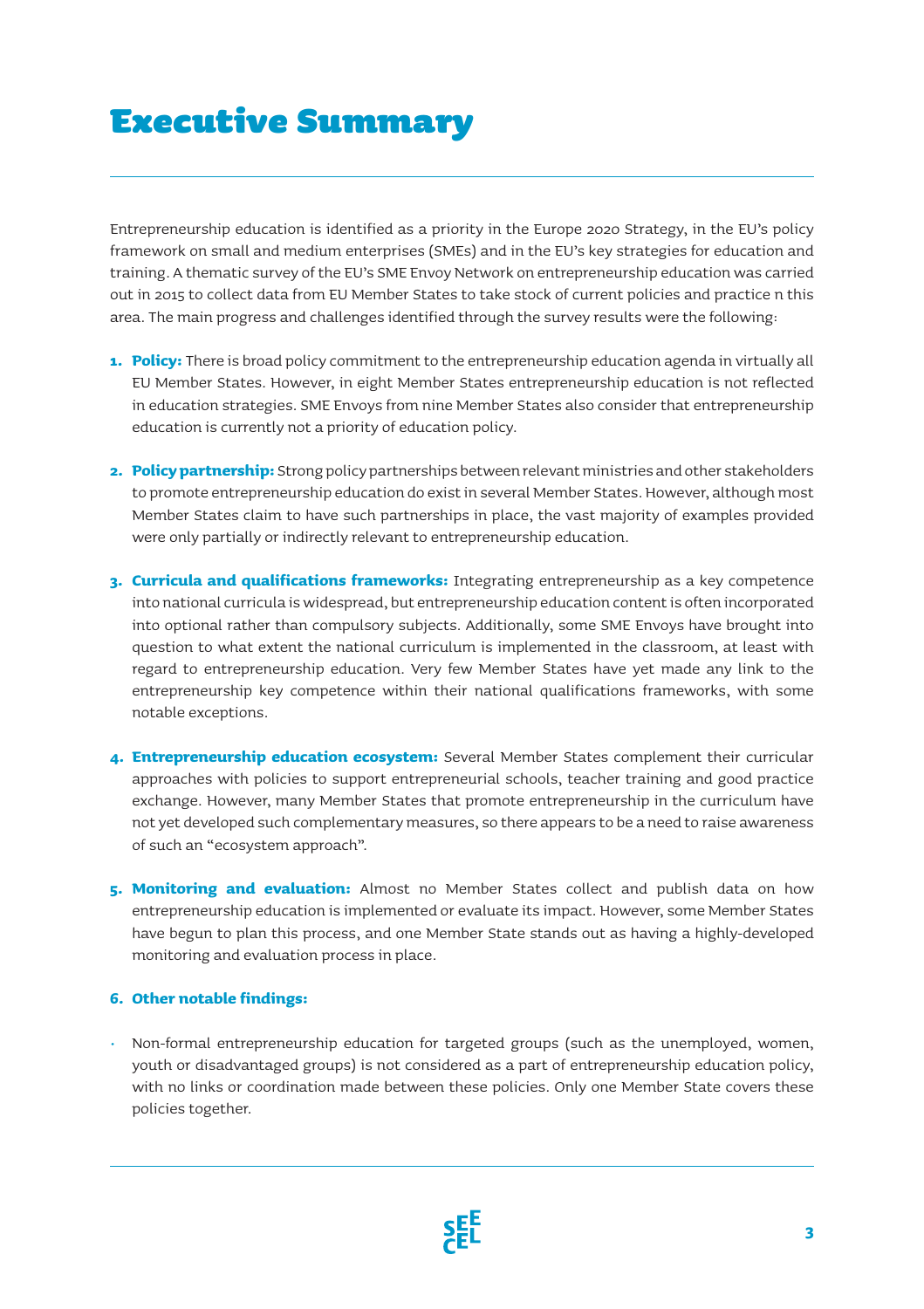- Practical entrepreneurial experience is available to students in many Member States through training firms or cooperation with NGO's. However, more systematic approaches are needed to ensure that every school-leaver acquires such an experience.
- There are a number of other innovative good practices in Member States such as local and regional entrepreneurship education initiatives, as well as the establishment of (or cooperation with) specialised non-profit organisations for entrepreneurship education.

Based on these findings, the main recommendations of the report are the following:

- **1. Further strengthen the "key competence approach" to entrepreneurship education in national and school-level curricula in EU Member States** (by considering whether to make it compulsory, instead of optional; and by ensuring that the learning outcomes are not only related to business development, but to the broader notion of "turning ideas into action").
- **2. Move beyond curriculum specification to an "ecosystem approach" that supports schools and teachers in developing entrepreneurship education and that fosters stakeholder involvement.**
- **3. Ensure that entrepreneurship education ecosystems at the national level benefit from the full involvement of education** *ministries.*

Two specific recommendations are addressed to the EU SME Envoy Network:

- **1. Consider how to improve the Open Method of Coordination on entrepreneurship education between Member States through the platform of the SME Envoy Network.**
- **2. Consider how to strengthen EU-level expert support for the development of entrepreneurship education,** including through the establishment (or multiplication) of structures such as observatories, stakeholder platforms and research hubs to collect and disseminate good practice, commission new research and develop frameworks for entrepreneurship education.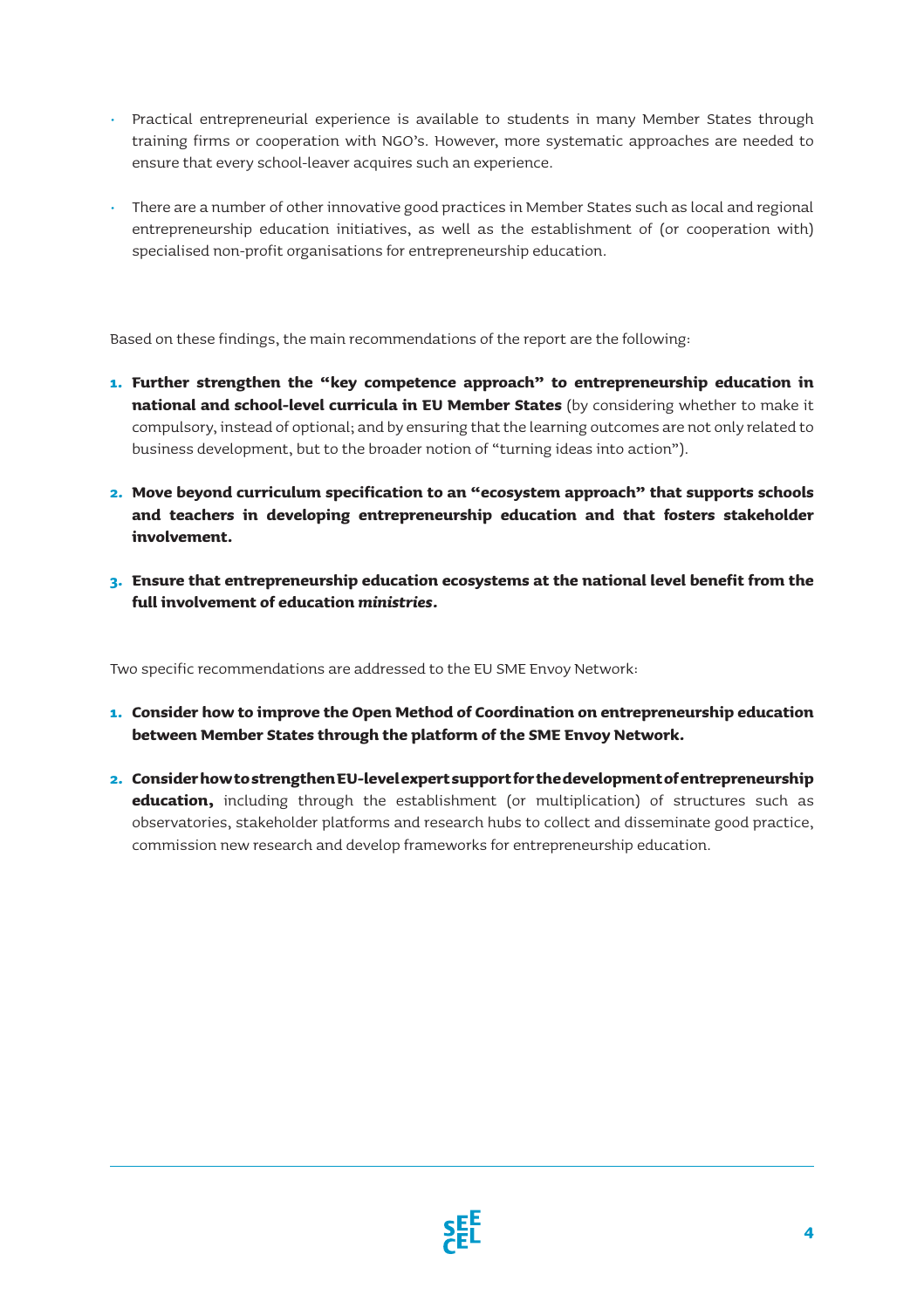## Introduction

Within the framework of the EU's SME Envoy Network, the Croatian SME Envoy Mr. Dražen Pros (Deputy Minister of Entrepreneurship and Crafts of the Republic of Croatia) was designated in 2014 as the network's *rapporteur* on entrepreneurship education in EU Member States and invited to take stock of current policies and practice in the field of entrepreneurship education. To this end, cooperation was established by Mr. Pros with the South East European Centre for Entrepreneurial Learning (based in Zagreb, Croatia) to design and administer a survey of each member SME Envoy Network on the topic in 2015 to prepare a report analysing the survey results.

### **EU policy framework for entrepreneurship education**

The European Union's policy framework on small and medium enterprises (SMEs), through the overarching *Small Business Act for Europe* and the *Entrepreneurship 2020 Action Plan*, emphasises the importance of entrepreneurship education in building an entrepreneurial culture in the EU, which in turn will result in a more competitive economy, job creation and social cohesion.

Entrepreneurship education has also been emphasised in the EU's policy framework for education and training. In 2006, "a sense of initiative and entrepreneurship" became one of the eight key competences for lifelong learning defined by the European Parliament and Council as the set of knowledge, skills and attitudes that are fundamental for each individual in a knowledge-based society and that should be acquired at the end of compulsory education and through lifelong learning. Since then, entrepreneurship education has become a priority in the EU's *Europe 2020* strategy and in the EU's key policy documents on education and training.<sup>1</sup>

Despite a range of definitions of entrepreneurship education (Lackéus, 2015), this analysis considers the term from the "key competence" perspective: that it is not merely about teaching students about business, but is about building a broader set of knowledge, skills and attitudes for turning ideas into action, taking place both in formal and non-formal education in a lifelong learning perspective.

- **1** Among the most prominent policy documents with an explicit emphasis on entrepreneurship education are the following:
- Council Conclusions of 12 May 2009 on a strategic framework for European cooperation in education and training (ET 2020) [Official Journal C 119 of 28.5.2009].
- COM (2012) 669: Communication from the Commission to the European Parliament, the Council, The European Economic and Social Committee and the Committee of the Regions - Rethinking Education: Investing in skills for better socio-economic outcomes
- Council conclusions on entrepreneurship in education and training (2015/C 17/02)
- European Parliament resolution of 8 September 2015 on promoting youth entrepreneurship through education and training (2015/2006(INI))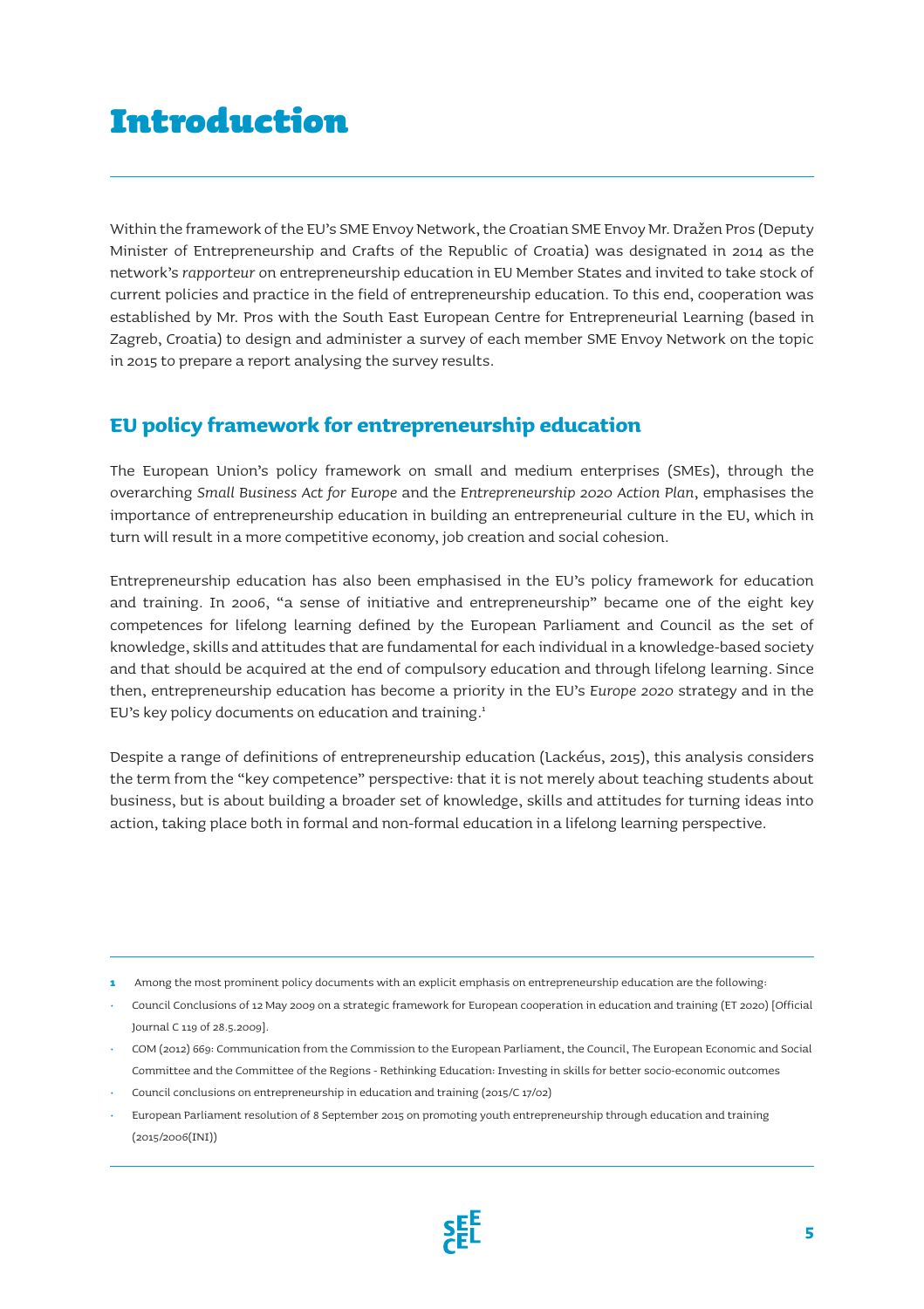## **Aims and methodology of survey**

The survey aimed to collect data from each Member State on existing policies and practice in the field of entrepreneurship education in order to:

- identify trends with regards to both the progress and challenges facing entrepreneurship education (in terms of policy, implementation and monitoring and evaluation)
- provide illustrative country examples, both as good practice and as cases where challenges have been identified by Member States
- provide recommendations for furthering the entrepreneurship education agenda, with specific reference to the potential role of the SME Envoy Network.

The survey questionnaire consisted of 13 questions that combined both multiple-choice and openended questions. The survey was administered both online and via e-mail to SME Envoys from all EU-28 countries between 20 July and 11 September 2015. Responses were received from **24 out of 28 Member States** (missing countries: Cyprus, Italy, Latvia, Romania), which allows one to draw robust conclusions about trends at the EU-level.

The survey questionnaire was designed bearing in mind that reports with data on entrepreneurship education have been published by the European Commission in the last few years<sup>2</sup> and that a thematic report on entrepreneurship education is planned to be published by Eurydice in 2016. However, the added value of this survey (in addition to providing fresh data in a short period of time) is that it covers areas that were not covered in previous reports.3

**2** Among others, see EACEA/Eurydice (2012a, 2012b) and European Commission (2010, 2014).

**3** The themes that were not covered in previous European Commission reports on entrepreneurship education including questions on policy partnership, policies targeted at schools and teachers, non-formal education policies, practical entrepreneurial experience and links to national qualifications frameworks, as well as the respondents' own assessment of the priority level of entrepreneurship education in their respective countries. Many of these themes will be covered, however, in the 2016 Eurydice survey publication.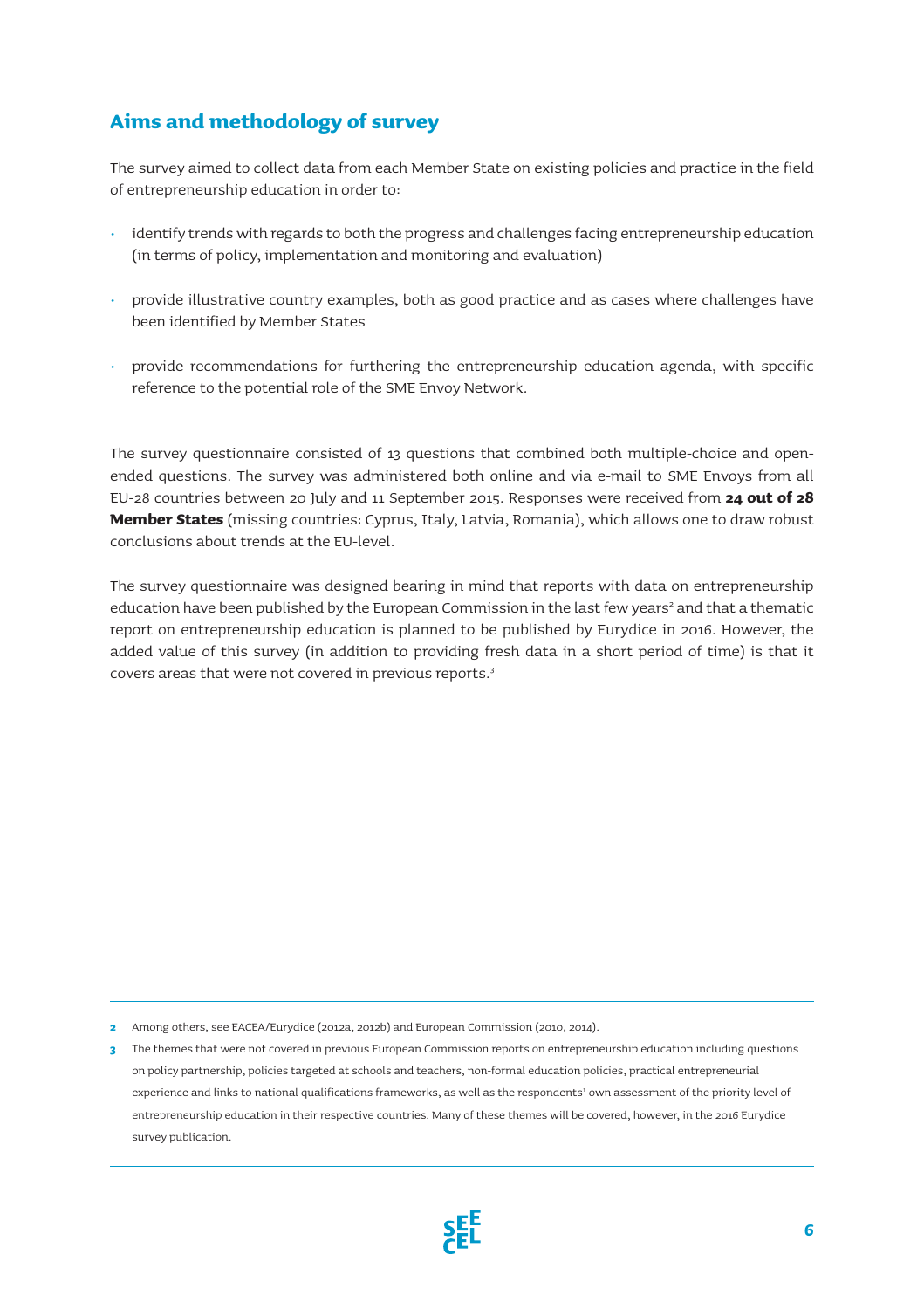### **Note on limitations of the survey**

Regarding the interpretation of results, some caution was required during the analysis of the collected data and similar caution should be taken in interpreting the results. Firstly, while serving as an important source of information, the SME Network survey is a more informal data collection process than those carried out by Eurostat or Eurydice, for example, and responses should be taken as indicative rather than as the official position of each Member State. Secondly, the quality of the survey responses varied significantly, with some responses being incomplete and others showing inconsistencies with the evidence provided. As will be argued in the report, this challenge reflects two of the report's conclusions: that entrepreneurship education is still an area for which there is insufficient monitoring and data availability at the national level; and that it is a topic that requires closer inter-ministerial and multi-stakeholder coordination.

Due to the above limitations this report will:

- identify trends primarily based on analysis of qualitative data and will therefore avoid the use of graphs or data tables showing quantitative data
- focus on EU-level trends, rather than showing comparative results by country; country-level examples are used, however, to illustrate various policies and practices.

Despite the limitations highlighted above, the authors of this analysis would argue that the report provides a concise, accurate and critical overview of the entrepreneurship education landscape in the European Union. The report therefore provides a valuable tool for SME Envoys and other stakeholders to assess the current state of affairs, discuss these issues within the SME Envoy Network and define the next steps needed to push the entrepreneurship education agenda forward.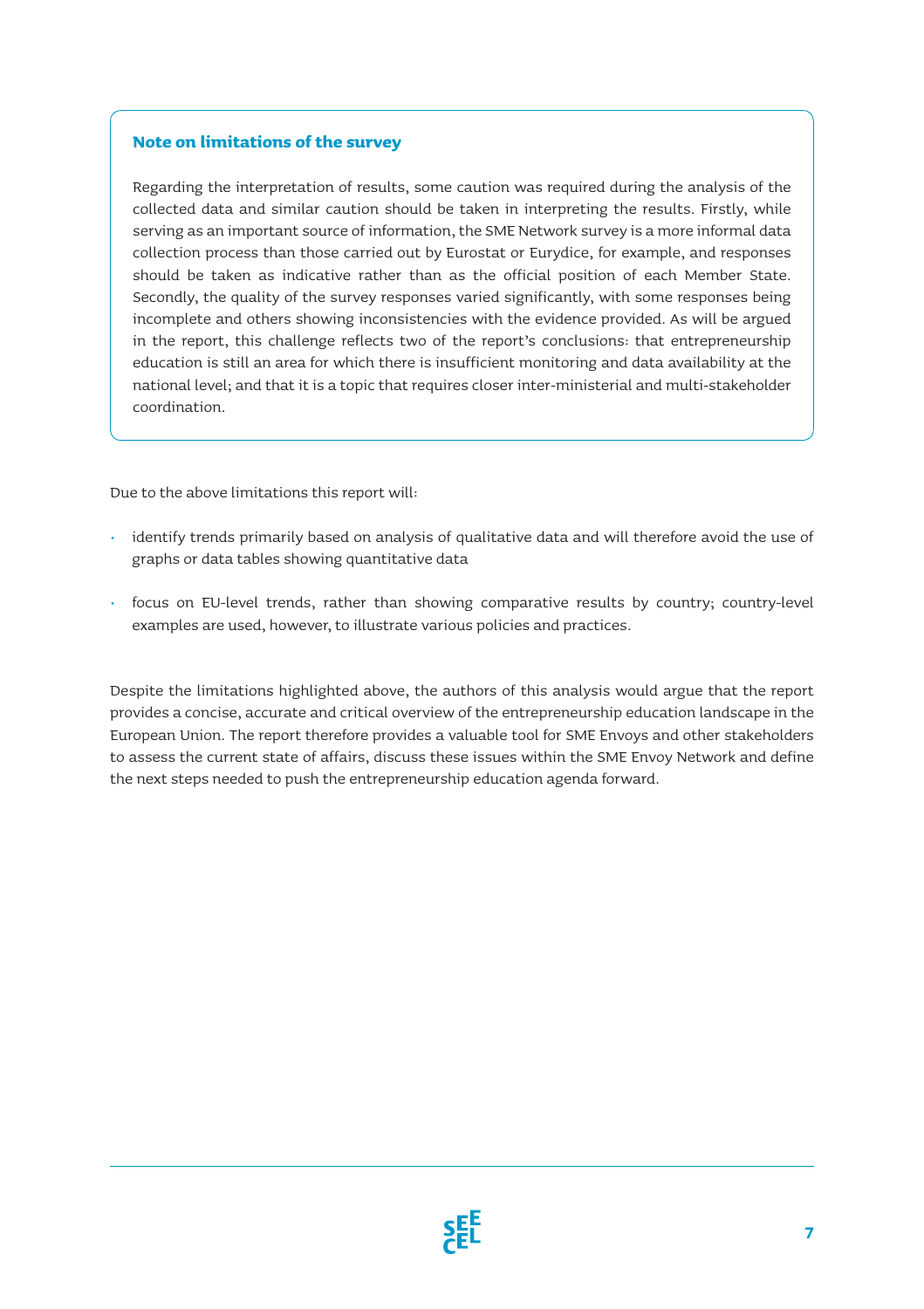## 1. Policy framework

## **Background**

Entrepreneurship education is cross-cutting: in addition to linking education and entrepreneurship in the narrow sense, it can touch upon a range of broader areas such as economic development, industry, employment, innovation or youth policy. A critical success factor for entrepreneurship education is therefore cross-ministerial coordination (European Commission, 2010), also referred to as horizontal policy management (Peters, 2006) or policy integration (Briassoulis, 2004).

To make a critical assessment of the extent to which entrepreneurship education features as a priority of national policy in EU Member States, and of the extent to which it is the subject of horizontal coordination between relevant ministries, the survey asked SME Envoys from all Member States:

- whether sectoral strategies cover entrepreneurship education and/or whether there is a separate strategy for entrepreneurship education;
- whether education strategies specifically include entrepreneurship education;
- and to what extent entrepreneurship education is considered as a priority of national education policy.

The special emphasis on the position of entrepreneurship education within education policy in this analysis is intentional, since planning system-level change in the education system requires the full cooperation and support of the central educational authorities.

### **Findings and conclusions**

### *There is broad policy commitment to the entrepreneurship education agenda in EU-28 Member States*

All but one of the 24 surveyed Member States have incorporated entrepreneurship education into one or more strategies (or other policy documents),<sup>4</sup> or are in the process of doing so. The strategies into which entrepreneurship education is incorporated include strategies for education/lifelong learning, entrepreneurship, industry, economic development and employment. A total of six Member States have specific strategies for entrepreneurship education. This confirms trends identified in previous reports by Eurydice (EACEA/Eurydice, 2012) and the European Commission's Thematic Working Group

**<sup>4</sup>** While the wording of the survey question referred to strategies, some of the countries' responses referred to documents such as policy statements and national curriculum frameworks, and these were accepted as falling under the "strategy" category as long as they explicilty mentioned entrepreneurship education.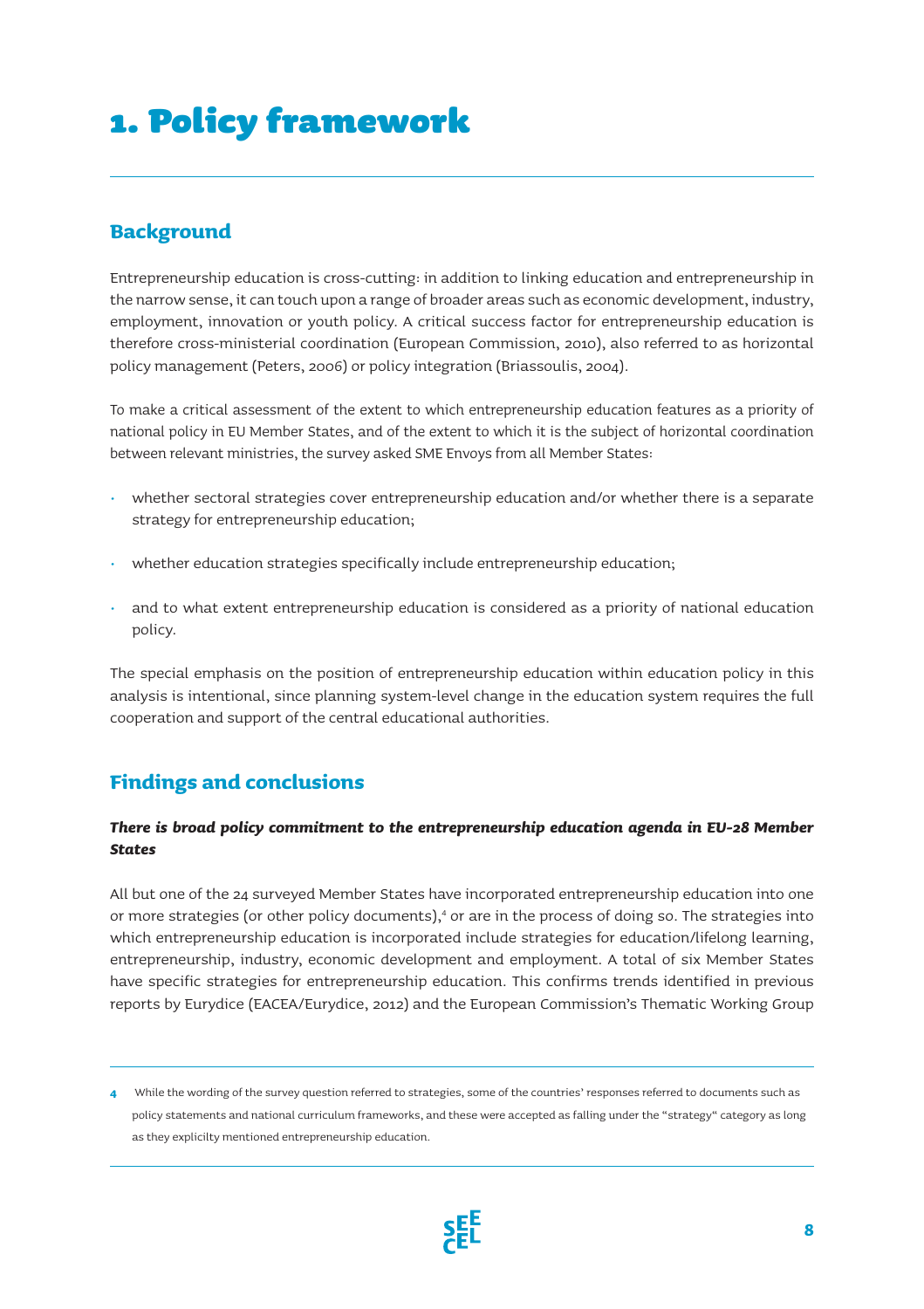for Entrepreneurship Education (European Commission, 2014). In addition to the question about the priority level of entrepreneurship education in national education policy, the majority of surveyed Member States (15 out of 24) consider entrepreneurship education to be a medium (11) or high priority (4) of national education policy.

#### *However, there is a need to ensure more involvement and "buy-in" from education ministries*

Despite a generally positive trend, a notable finding of the survey is that as many as eight Member States that do have a policy framework for entrepreneurship education nevertheless reported that entrepreneurship education is not included in their national education strategies. Additionally, while most Member States agree that entrepreneurship education is an education policy priority, nine Member States believe that it is not an education policy priority.

The challenge of not having sufficient engagement or involvement of central educational authorities is that the implementation of the policy is likely to run into difficulties. As emphasised by the Thematic Working Group for Entrepreneurship Education (European Commission, 2014), a genuine cross-cutting approach is needed: "Policy documents should create a joint vision across departments and across educational levels, promote cooperation between government and other stakeholders, provide visibility to entrepreneurship education, raise awareness and bind all actors involved." (p. 17).

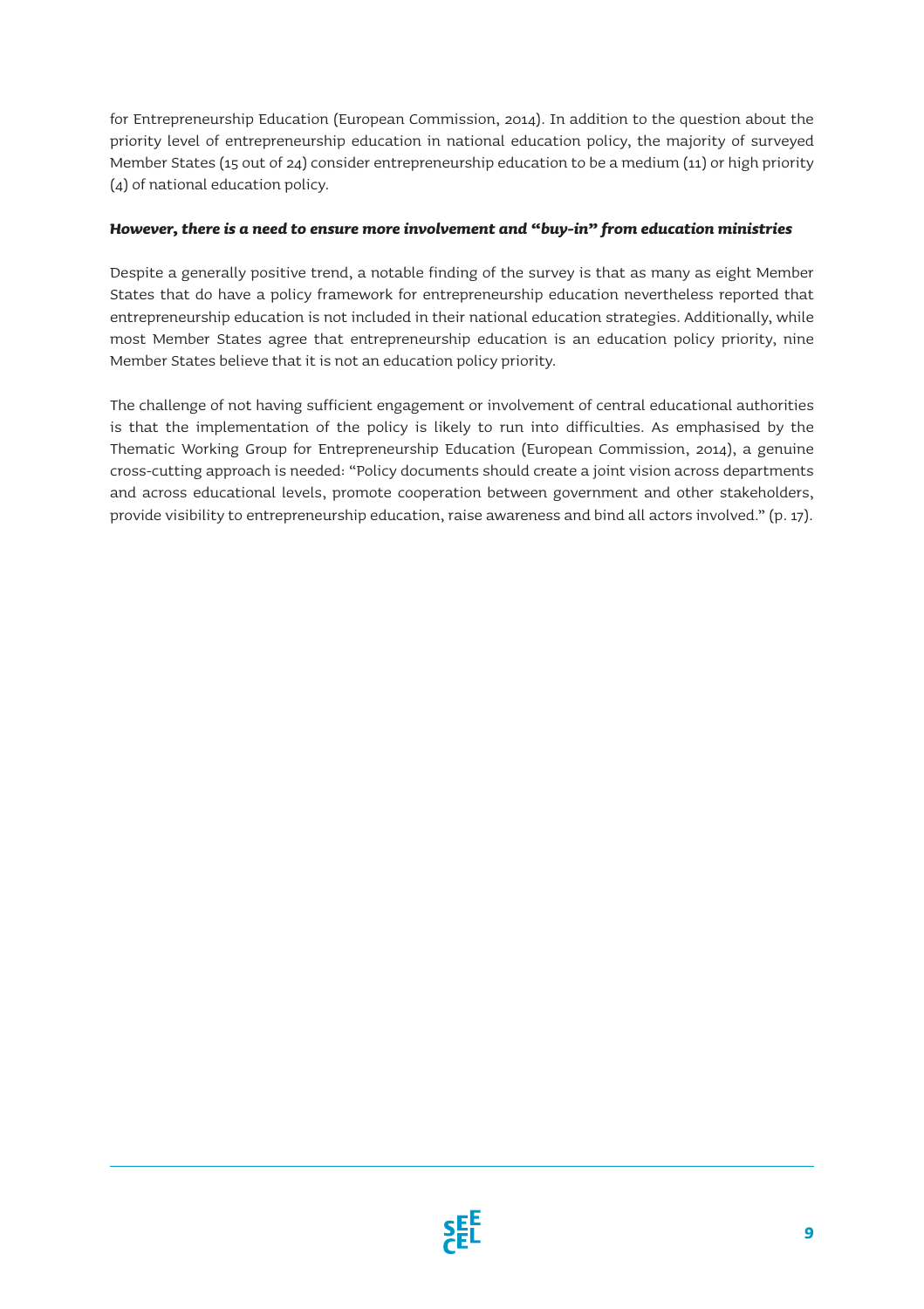#### **Country examples: good practice and/or challenges**

- **Estonia:** Estonia is one of the four Member States that assessed that entrepreneurship education is currently a high priority of national education policy. According to Estonia's responses to the survey questionnaire, the country's lifelong learning strategy *(Eesti elukestva õppe strateegia 2020)* includes a range of specific measures on entrepreneurship education: the development and delivery of teacher training on entrepreneurship education; involving extra-curricular partners into the entrepreneurial learning process; encouraging entrepreneurial projects between schools and the community; providing recognition for the best entrepreneurial schools and teachers; as well as the organisation of events to share and introduce best practices and experiences in entrepreneurship covering all levels of education. The strategy also foresees monitoring and reporting to measure the impact of the activities.
- **Sweden:** Sweden is an example of a country that has a separate strategy for entrepreneurship in education *(Strategi för entreprenörskap inom utbildningsområdet, 2009),* jointly developed by Ministry of Education and Ministry of Industry. Sweden's survey response confirms findings of a previous study (Chiu, 2012), showing that entrepreneurship is a cross-curricular competence in primary and secondary education, and features in teacher training and school support policies. However, despite such a strong framework, the assessment of the Swedish SME Envoy is that entrepreneurship education is currently not an education policy priority and that entrepreneurial skills are "more often mentioned while talking about competences that SMEs are looking for".
- **Slovakia:** Slovakia's lifelong learning strategy from 2011 *(Stratégia celoživotného vzdelávania 2011)* puts explicit emphasis on entrepreneurship as a key competence, including through "students leading training firms and solving real problems through simulated projects", as well as through the incorporation of entrepreneurship into the subject "Civics" in secondary education. Slovakia also has a specialised in-service teacher training for entrepreneurial learning among its list of nationally accredited teacher training programmes (the course "Development of entrepreneurial skills in primary and secondary schools"). Nevertheless, the Slovakian SME Envoy's assessment is that "the Slovak educational system has been for the past decade developed without regard to the needs of labour market and without any connection with entrepreneurs and business praxis" and that, although the inclusion of entrepreneurial learning in lifelong learning policies is welcome, it still "remains unnoticed in school curricula".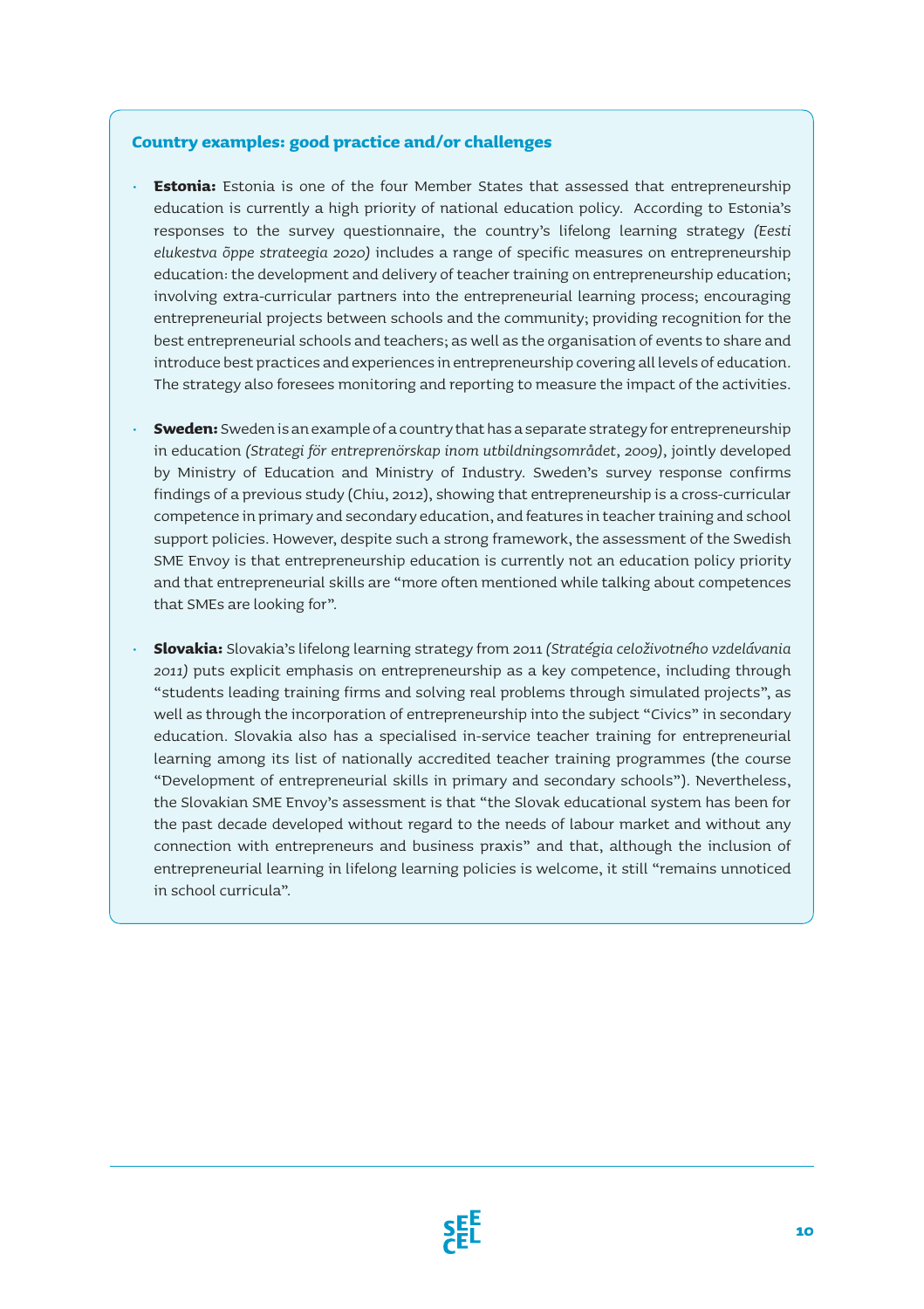# 2. Policy partnership

### **Background**

Establishing a multi-stakeholder policy partnership at the national level that specifically focuses on entrepreneurship education can be another critical success factor (European Commission, 2014, Gribben, 2013). On the one hand, such a partnership can ensure horizontal/trans-ministerial coordination of national authorities in charge of education, economic development and other relevant areas. On the other hand, such a partnership can (and should) allow for adequate inclusion of other stakeholders who will be affected by the policy in question and who should therefore inform the policy development process (European Commission, 2010), including school management, teacher representatives, experts, business associations, chambers of commerce, civil society organisations and others.

To make a critical assessment of what forms of entrepreneurship education partnership exist in Member States, the survey asked:

- whether a national body or partnership is in place in the country in order to provide advisory support, development, implementation and/or monitoring regarding entrepreneurship education;
- to what extent such a partnership includes horizontal coordination between institutions and stakeholders from relevant sectors (such as education, economic development, entrepreneurship or employment).

### **Findings and conclusions**

### *Partnerships between ministries and stakeholders exist, but in most Member States the examples of such partnerships have no direct link to entrepreneurship education or are project-based*

The majority of surveyed Member States claimed to have a national partnership related to entrepreneurship education in place (16) or that such a partnership was planned (3). However, upon closer analysis of the examples of partnership provided, only six of the 19 examples could be described as formal bodies with a specific focus on entrepreneurship education – examples include interministerial bodies, national working groups or regional organisations that gather stakeholders from several countries, each with a specific agenda to contribute to policy development, implementation or monitoring of entrepreneurship education.

Among the remaining examples were several project-based partnerships with a limited mandate and with a narrow scope relating to a specific aspect of entrepreneurship education (e.g. on setting up student companies at educational institutions). Other examples of partnerships included bodies with a much broader mandate (e.g. chambers of commerce, education research institutes), whose links with entrepreneurship education were only indirect or contingent.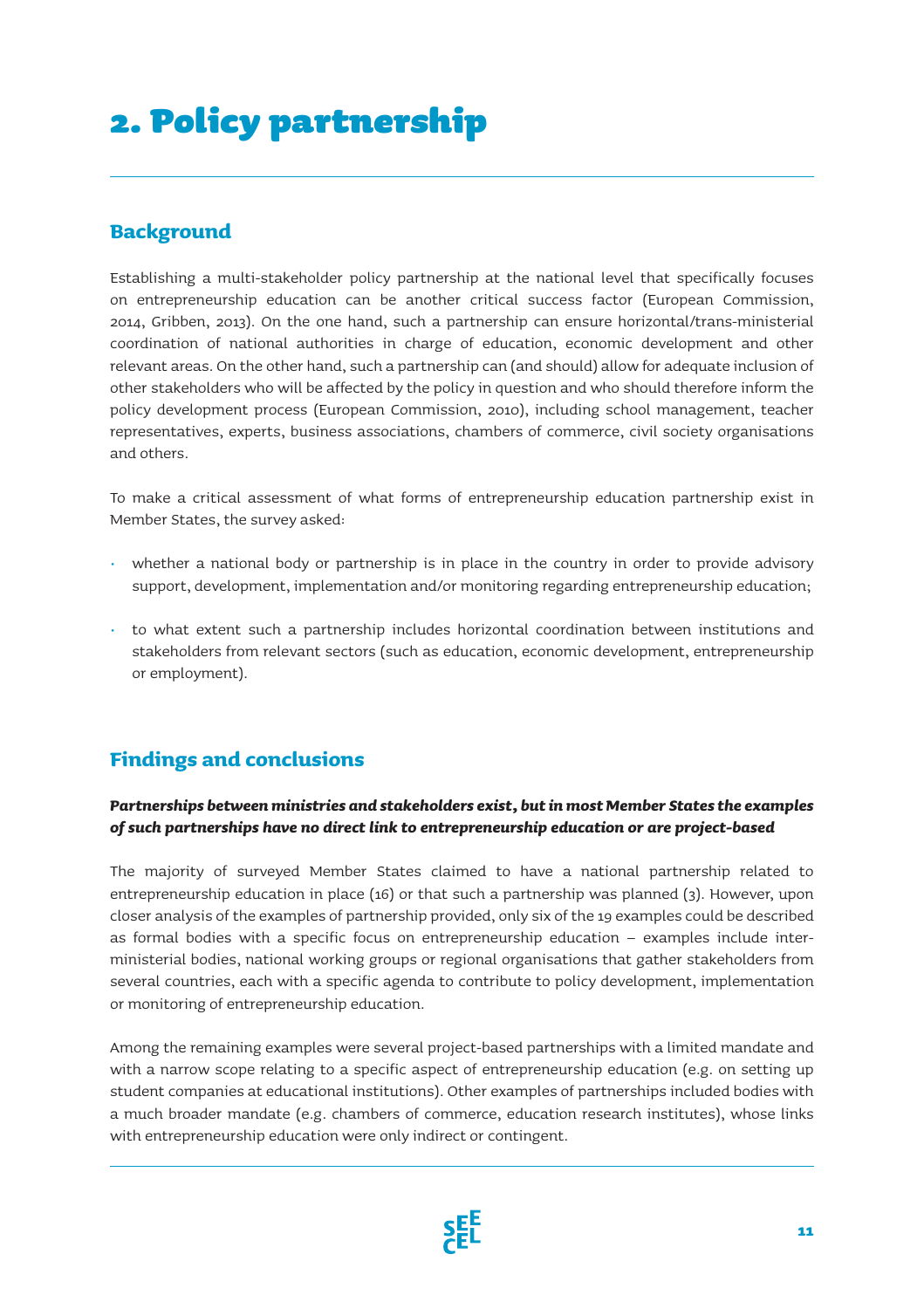#### **Country examples: good practice and/or challenges**

- **Denmark:** The Danish Foundation for Entrepreneurship Young Enterprise was established in 2009 by an inter-ministerial partnership between four ministries: Ministry of Higher Education and Science, Ministry of Culture, Ministry of Education, Ministry of Business and Growth. To ensure implementation and monitoring of Denmark's strategy for entrepreneurship education, the Government set up a Partnership including the aforementioned ministries that meets annually with the Foundation and other relevant stakeholders to discuss progress in teaching entrepreneurship and which publishes an annual monitoring report.
- **Portugal:** Due to the importance given by the Portuguese Ministry of Education and Science to a curriculum of entrepreneurship education, Guidelines for Entrepreneurship Education are currently under development by a national working group *(GTREE – Grupo de Trabalho para o Referencial em Educação para o Empreendedorismo).* The multi-stakeholder working group includes the Directorate General of Education (Ministry of Education and Science), the National Agency for the Qualification and Vocational Education, the General Direction of Schools, AIP (Portuguese Association for Industry), the Portuguese Institute of Sport and Youth (Secretary of State for Sport and Youth), the Ministry of Economy and the Portuguese Platform for Entrepreneurship Education (PEEP). The resulting Guidelines will not be prescriptive, but will serve as a support tool that can be used by schools and teaching staff.
- **Spain:** In Spain, a project led by the National Centre for Educational Research and Innovation (CNIIE), which is under Ministry of Education, Culture and Sports, has been launched to plan the implementation of entrepreneurship education in Spain (including through teacher training, good practice exchange). One of the project activities is to develop "joint work" of the Ministry of Education, Culture and Sport with other ministries, educational authorities of the Autonomous Communities and other economic and social stakeholders for the development of entrepreneurship education.
- **Croatia:** The South East European Centre for Entrepreneurial Learning was jointly established by the Croatian Ministry of Entrepreneurship and Crafts and the Croatian Chamber of Economy, with support from the European Union. SEECEL's governing board represents a partnership from eight countries of South East Europe and Turkey, gathering SBA coordinators and ministry of education representatives from each country, who jointly define how SEECEL can contribute to policy development and policy implementation in the field of entrepreneurial learning. The impact of SEECEL's work through this partnership is felt both at a national level in each member country, as well as through cooperation at the regional level.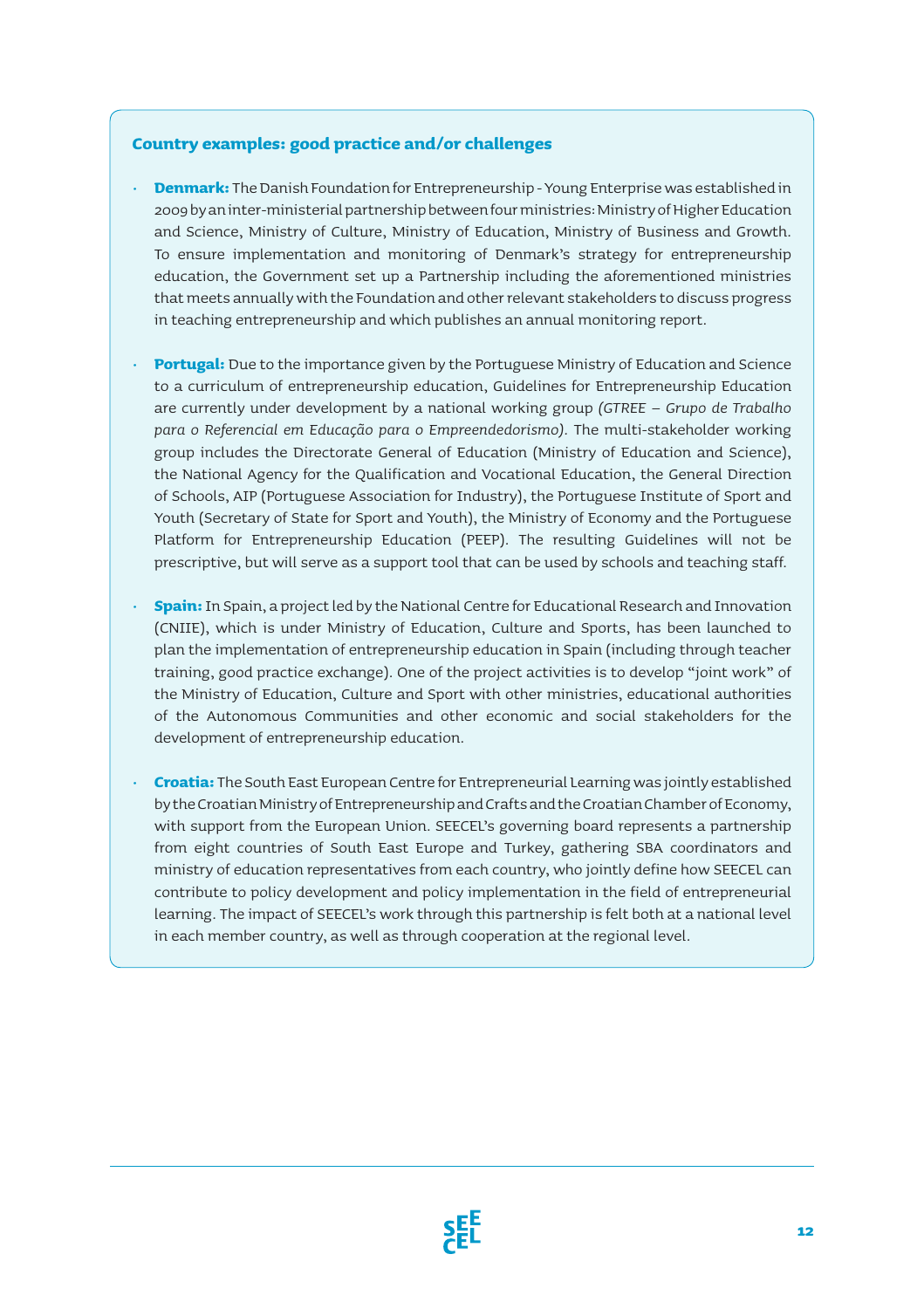# 3. Curricula and qualifications frameworks

## **Background**

One of the eight key competences for lifelong learning defined by the European Union (European Parliament and Council, 2006) is a "sense of initiative and entrepreneurship". In addition to strategies and reform initiatives (discussed in Chapter 1), two other components of education policy play a crucial role in ensuring that this key competence is acquired through education:

- **National curricula:** national curricula define the goals, objectives and quality and/or content criteria of a national school system (OECD, 2004). They usually consist of a set of level-specific curricula or of a national curriculum framework (an overarching document usually defining the vision and expected outcomes of the education system, as a basis for developing specific curricula). National curricula can also include guidelines for the implementation, monitoring and evaluation of the curriculum (UNESCO IBE, 2013).
- **National qualifications frameworks:** national qualifications frameworks (or systems) are instruments that are increasingly used worldwide for developing and classifying national qualifications based on learning outcomes, with a set of criteria defined for each level of learning (Tuck, 2007), thus encouraging citizens' mobility and lifelong learning.

There is no doubt that the inclusion of entrepreneurship education into both national curricula and qualifications frameworks would result in the exposure of a much higher proportion of students to such educational content. It would also ensure system-level (rather than individual school-level) solutions for ensuring the acquisition of the entrepreneurship key competence.

In this survey, respondents were asked to describe whether the key competence of entrepreneurship is specifically referred to in their national qualifications framework. Regarding the national curriculum, although no specific question addressing this topic was included in the survey (since it is covered by existing Eurydice data), an analysis was made based on country references to their curricula (in responses to other questions) and based on additional desk research.

## **Findings and conclusions**

### *Integrating entrepreneurship as a key competence into curricula is widespread, but the delivery of entrepreneurship education takes a wide variety of forms, often through optional subjects*

Previous Eurydice data (EACEA/Eurydice, 2012a, 2012b) tell us that almost all EU Member States have incorporated entrepreneurship education into secondary curricula and that two-thirds of Member States have included it in primary-level curricula. The picture of how entrepreneurship education is implemented in Member States is complex and can only be briefly commented on in this report. The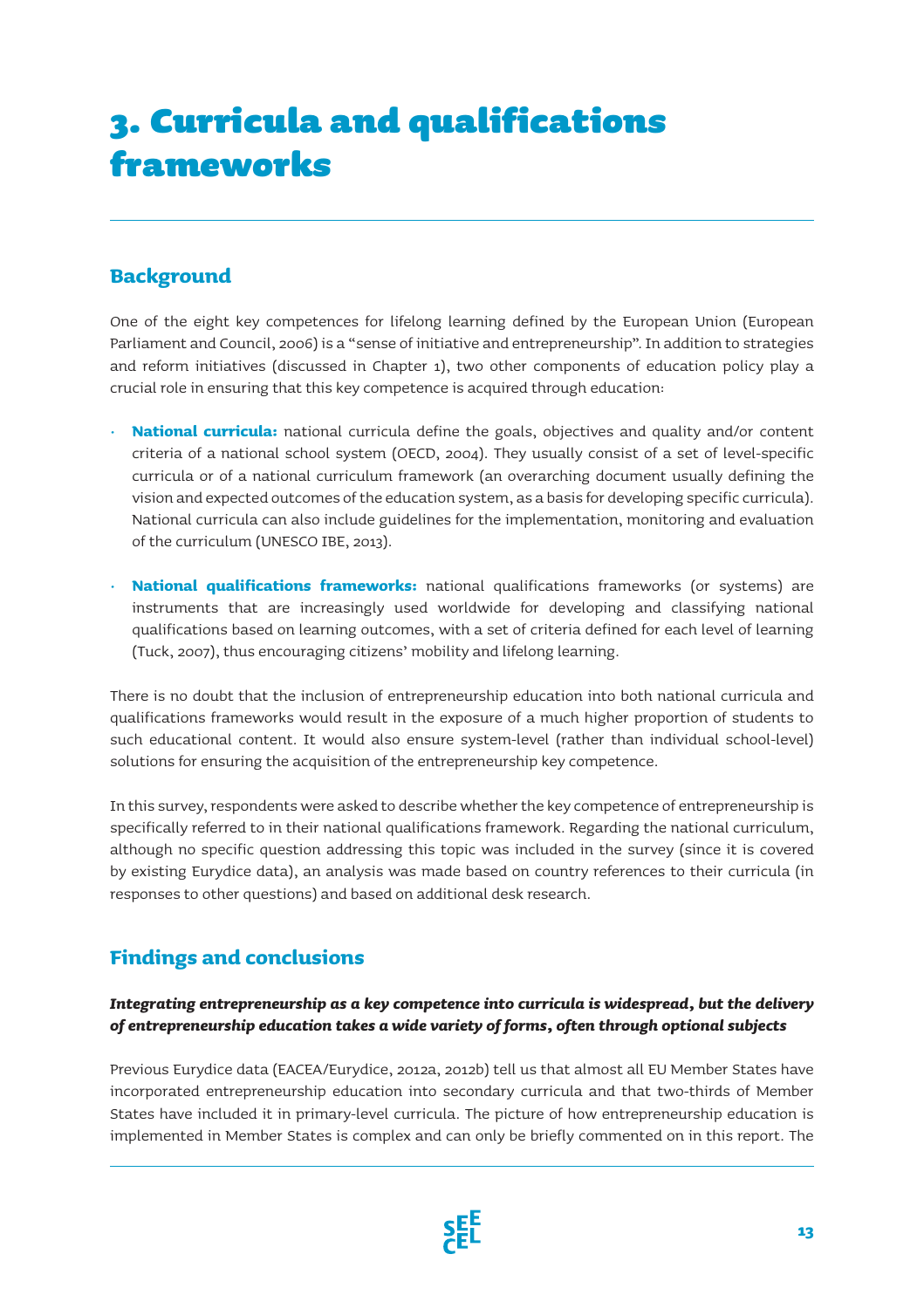key question, however, is to ascertain whether entrepreneurship is a compulsory or optional part of the curriculum. Previous Eurydice data already show us that not all Member States use crosscurricular approaches, with many integrating entrepreneurship into specific subjects that are not compulsory (EACEA 2012a, 2012b). The challenge noted by the European Commission (2014) is that the coverage of entrepreneurship may be limited in many countries. This poses a challenge to achieving the goal of all school leavers acquiring the key competence of entrepreneurship.

The survey provided illustrations of these trends through country examples. For example, entrepreneurship is integrated in secondary education into the subject "Civic Education" in Portugal and Slovakia; and into "Economics" and "Business" in Germany and Belgium. Some integrate entrepreneurship into a broader range of specific subjects (e.g. Poland, where it is integrated into subjects such as "Knowledge about Society", "Geography", "History and Society", "Information Technology", "Mathematics", etc.); whereas others define entrepreneurship more generally as a crosscurricular objective or competence (e.g. Hungary, Slovakia, Malta).

### *Despite curriculum specification, the extent to which the key competence approach to entrepreneurship is fully or successfully implemented has been questioned by some Member States*

The added value of this survey for the debate about entrepreneurship education is that some Member States' SME Envoys provided critical reflections on the extent to which implementation has taken place, on the quality of implementation and on improvements that need to be made:

- As mentioned in Chapter 1, Slovakia is an example of a country that has explicitly integrated entrepreneurship as a key competence into steering documents and into the curriculum, but the SME Envoy assesses that it still "remains unnoticed in school curricula".
- Ireland is also a country that is listed among the countries in which entrepreneurship is integrated into the national curriculum (in EACEA/Eurydice, 2012a), yet a national Entrepreneurship Forum that was formed in 2013 identified that further efforts were needed to embed entrepreneurship at all levels of the education system and that there is a need for a specific entrepreneurship education strategy for Ireland.
- Slovenia has admitted similar challenges regarding the implementation of entrepreneurship education and the need for a more systematic approach (see country example box below).

These reflections emphasise the need for in-depth, critical reflections on policy implementation in each Member State, since relying on data from policy and curricular documents is likely to provide an incomplete picture of entrepreneurship education's position in a given Member State's education system. This reflects an overall concern voiced in the European Commission's high reflection panels on entrepreneurship education (European Commission, 2010), whose critical conclusion is that "much entrepreneurship education practice tends to be ad hoc, varies vastly in quantity and quality, is not treated systematically in the curriculum and has relied heavily on the enthusiasm and commitment of individual teachers and schools" (ibid, p. ii).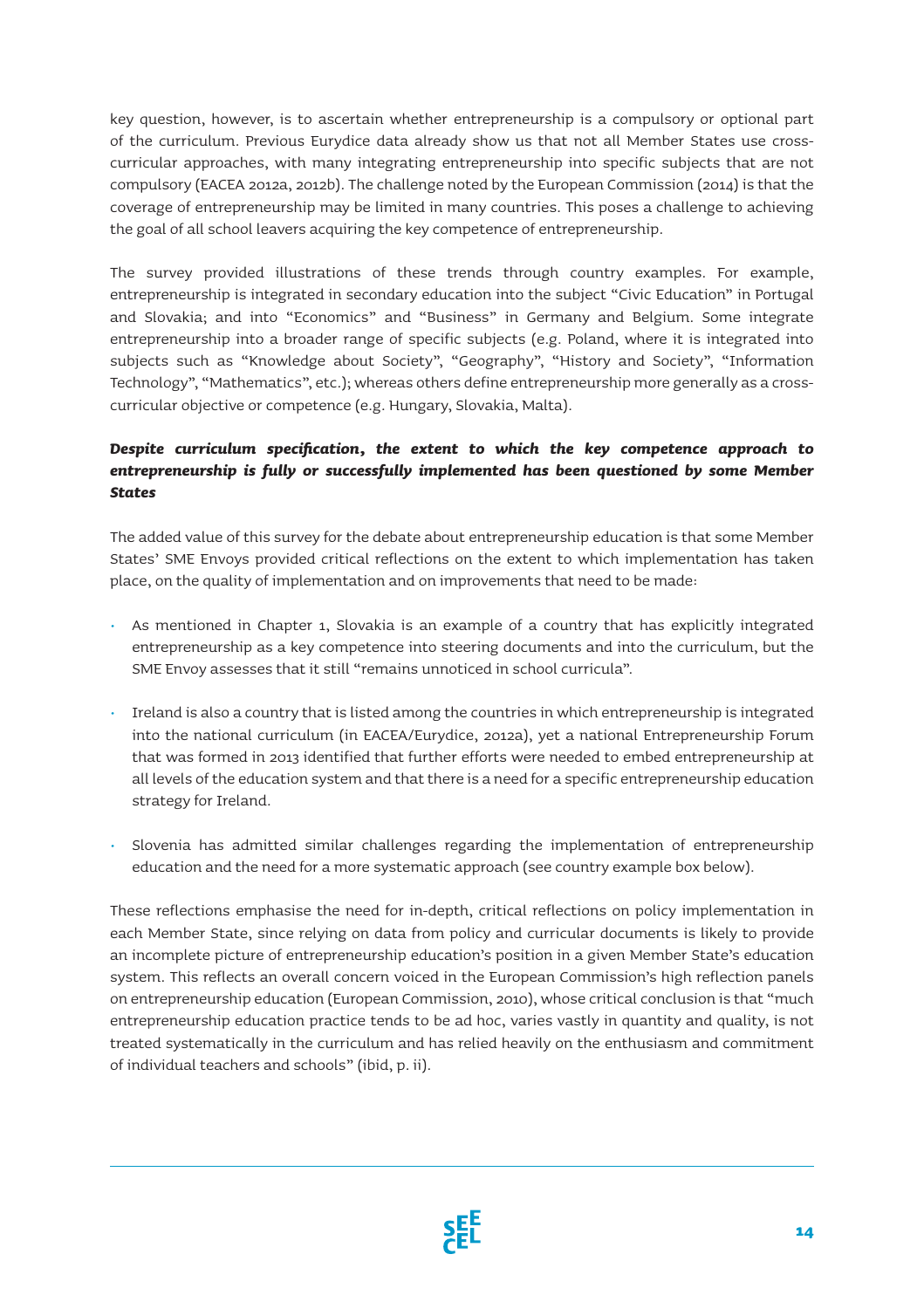### *In several Member States, evidence on the implementation of entrepreneurship education appears to show an emphasis on extra-curricular, project-based and career-guidance approaches*

A European Commission (2010) report stated that entrepreneurship education needs to progress "from being an extra-curricular 'add-on' to an integral part of the curriculum". Based on the results of the survey, several Member States adopt approaches that are not primarily teaching-based, or that are implemented on a project basis, rather than as an integral part of schools' activities. Examples from Belgium, Germany, the Netherlands, presented in the country example box below, illustrate some of these approaches. Similar responses were also received by the United Kingdom and Luxembourg. In France, although the curriculum soon plans to incorporate entrepreneurship, the main initiative so far has been the national programme *Parcours avenir,* which includes meetings with entrepreneurs and learning about business, thereby taking place as school-based career guidance programme.

#### **Country examples: good practice and/or challenges**

- **Slovenia:** Slovenia's Elementary Education Act (covering primary and lower-secondary education) includes the objective of the "development of the entrepreneurship as a personality attitude towards effective action, innovation and creativity", and entrepreneurship is mentioned explicitly in relevant curricular documents as a cross-curricular key competence. Nevertheless, in its response to the survey, Slovenia adopted a critical stance, admitting that implementation "is often limited to its individual dimensions (critical thinking, creativity etc.), usually within the scope of project work and similar activities" and that "a comprehensive approach to include entrepreneurship into school education is (yet) to be developed". However, Slovenia is now participating in a range of projects related to entrepreneurship education, in order to "experiment, develop, analyse and evaluate different approaches, methods and programmes" with the aim of eventually making entrepreneurship a compulsory part of the school system.
- **Germany:** Germany's school structures and curricula are decided at the level of the federal states *(Länder).* Data from other sources (EACEA/Eurydice, 2012a), show that entrepreneurship education is generally recognised in lower- and upper-secondary education curricula, but usually as a sub-topic in the subject "Economics" (which is optional). In lower-secondary it also features as a cross-curricular objective, although data on how the cross-curricular objective is implemented are not available (other than through mini-enterprises). The main initiative at the national level is *Unternehmergeist in Schulen* ("Entrepreneurship in Schools"), a voluntary cooperation of private and public institutions which has resulted in 30 entrepreneurship education projects. However, the German SME Envoy notes that this initiative is led by the Federal Ministry of Economic Affairs and Energy and that entrepreneurship education is not currently a priority of education policy, although it is a priority of other relevant strategies.
- **Netherlands:** The Netherlands has an entrepreneurship education action plan *(Actieprogramma Onderwijs en Ondernemen)* that focuses on all sectors of education, from the primary to university level. However, the approach taken in the plan is to support individual educational institutions through a grant programme (with approximately 56 million Euro allocated) to develop activities for entrepreneurship education. In order to additionally support this process, specialised centres work on promoting entrepreneurship education (Dutch Centres for Entrepreneurship).

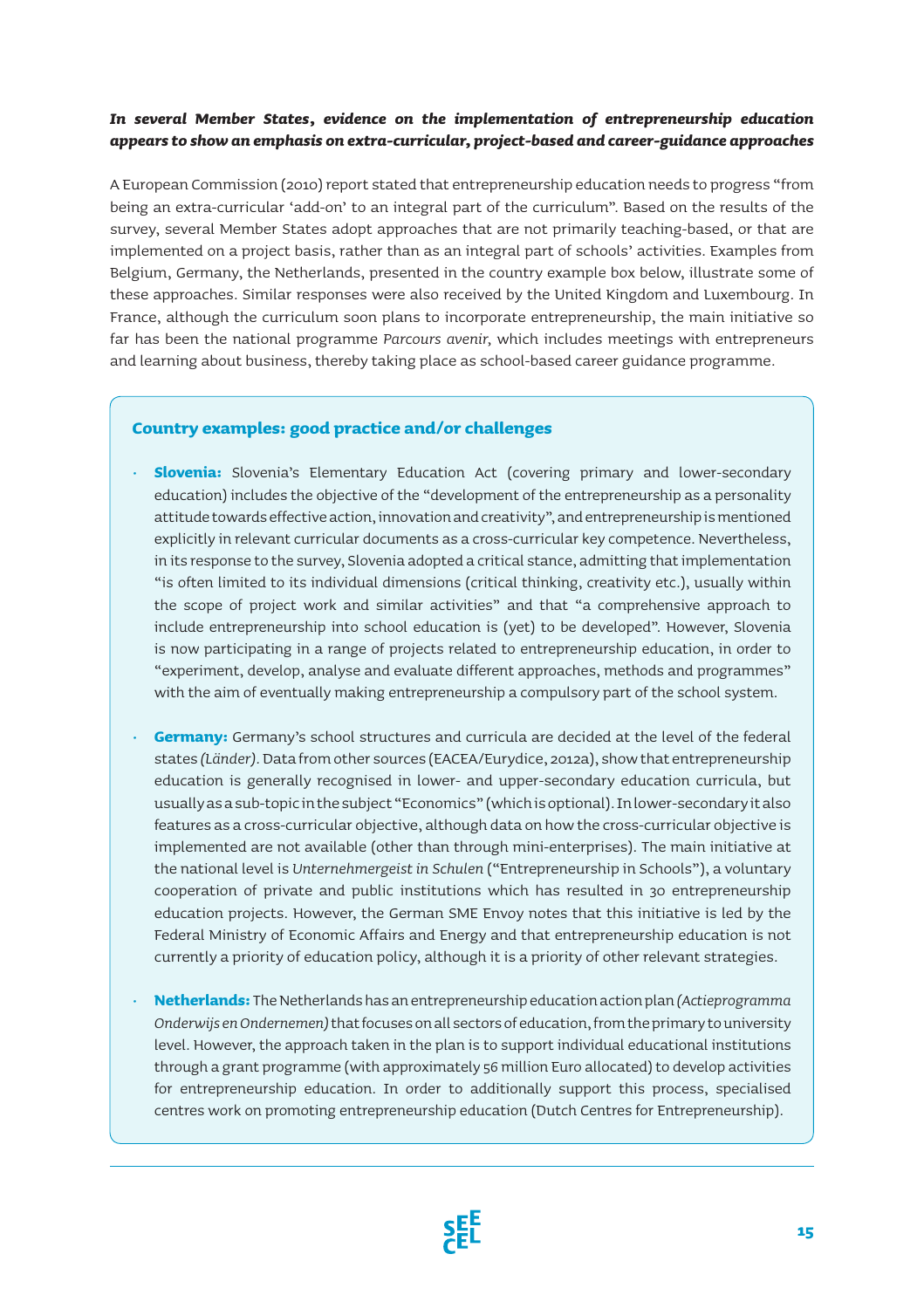• **Belgium:** The Flemish Region of Belgium had an entrepreneurship education action plan in 2011-2014 *(Actieplan Ondernemend Onderwijs 2011-2014),* with a new one under development. The Action Plan included a range of activities to provide entrepreneurship education at each level of education. However, the SME survey report states that "entrepreneurial spirit and entrepreneurship are not integrated into the curriculum, so student participation in entrepreneurial education is optional for almost all levels of education", primarily due to school autonomy. Also, the teaching and learning framework developed within the Action Plan has "not been translated in legal documents".

In the Walloon Region of Belgium, measures for entrepreneurship education are planned in the so-called Plan Marshall 4.0 and as part of a special entrepreneurship action plan *(Générations entreprenantes 2015-2020).* However, in this case the impetus appears to be coming primarily from entrepreneurship policy, not education policy. Although the SME Envoy emphasised that there remains openness on behalf of educational institutions to take part in such activities, the activities appear to be primarily project-based.

### *Very few Member States were able to demonstrate any link to entrepreneurship as a key competence within their national qualifications frameworks*

The responses received to the survey question relating to national qualifications frameworks demonstrated that there is either confusion or lack of information in many Member States about the level of development of their qualifications frameworks. Some responses to the question made no reference to qualifications frameworks at all, but rather to curriculum frameworks. Among the nine Member States that did state that entrepreneurship is incorporated as a key competence into the country's national qualifications framework (or into the guidelines for developing the framework), only four examples were confirmed, based on additional desk research checks of available evidence. The four examples in question are presented in the box below and provide an insight into various ways in which qualifications frameworks can incorporate the entrepreneurship competence.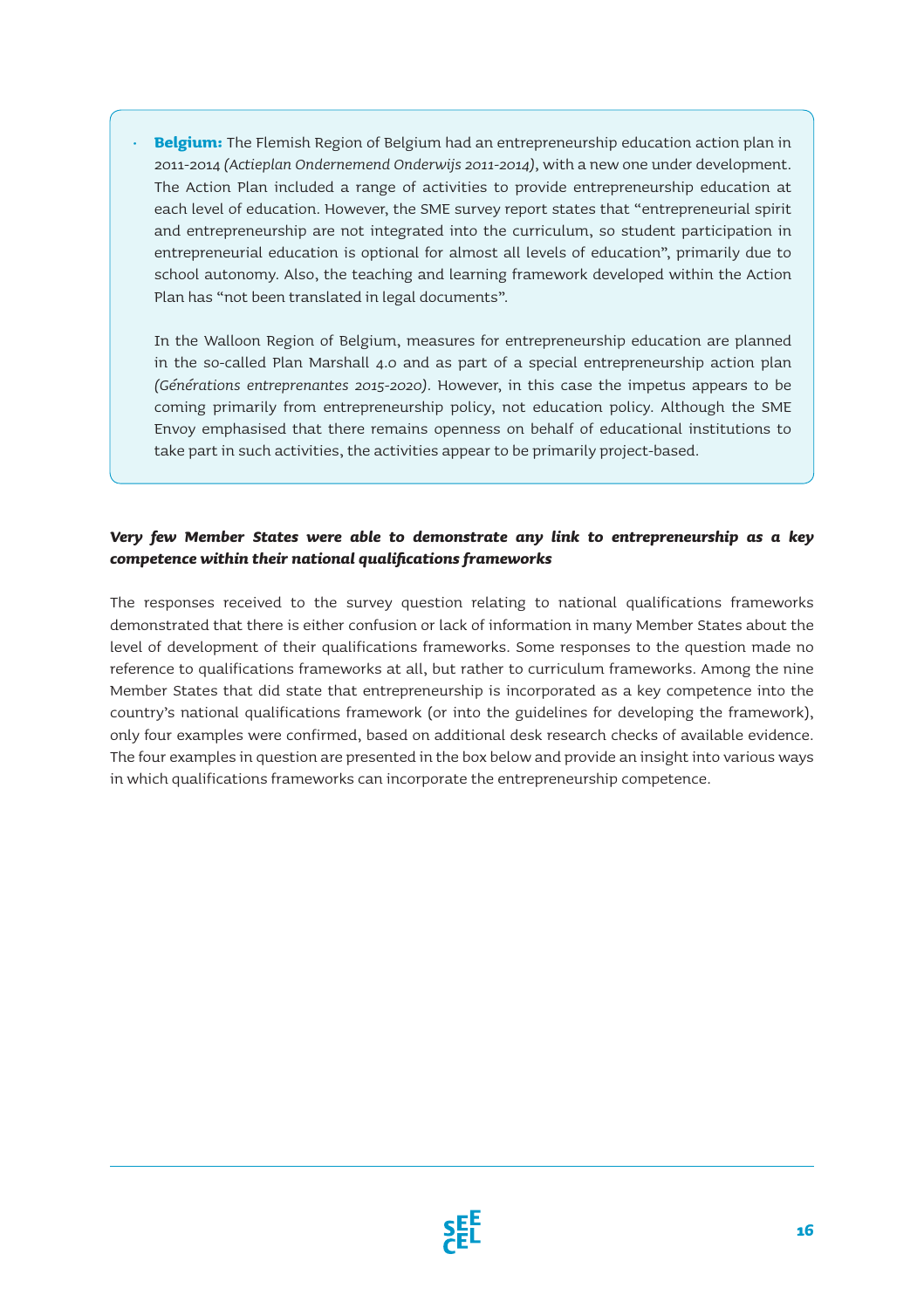### **Country examples: good practice and/or challenges**

- **Malta:** Malta answered "Yes" to the survey question of whether entrepreneurship is incorporated into their national qualifications framework. Based on additional desk research, the analysis noted that although Malta's national qualifications framework does not mention entrepreneurship specifically, it is one of the few Member States that includes the statement "acquires and applies key competences as a basis for lifelong learning" within its national qualifications framework level descriptors, thereby encompassing the entrepreneurship key competence.
- **Austria:** Austria's response noted that the inclusion of the entrepreneurship key competence into their national qualifications framework is "under development" and that currently the Austrian framework only incorporates elements that are closely connected to the entrepreneurship key competence in its description of levels. For example, at Level 3 it states that "he/she has the ability for economic thinking and critical consumer behaviour" and at Level 5 that "he/she has deepened business-related economic and legal knowledge to take on managerial responsibilities and/or to run a business".
- **Hungary:** Hungary answered "Yes" to the survey question on linking entrepreneurship education to the national qualifications framework. Additional desk research was carried out to verify how the framework in question made such a link, which confirmed that entrepreneurship is indeed specified, although it is only mentioned at Level 5 through the level descriptor: "able to make responsible decisions related to employment and entrepreneurship".
- **Croatia:** The Croatian questionnaire was a unique example of one that compiled responses by eight different national stakeholders. Interestingly, their responses to the question on the national qualifications framework differed. Some answered "Yes", since the National Qualifications Framework Act and the framework development guidelines include explicit reference to the key competences (including entrepreneurship) as core principles. Others answered "No" since none of the level descriptors included a specific reference to key competences or to other categories directly relevant to the entrepreneurship competence.

The diversity of these country examples shows that additional discussion is needed nationally and at the EU-level regarding how entrepreneurship education (and other key competences) could or should be reflected within national qualifications frameworks.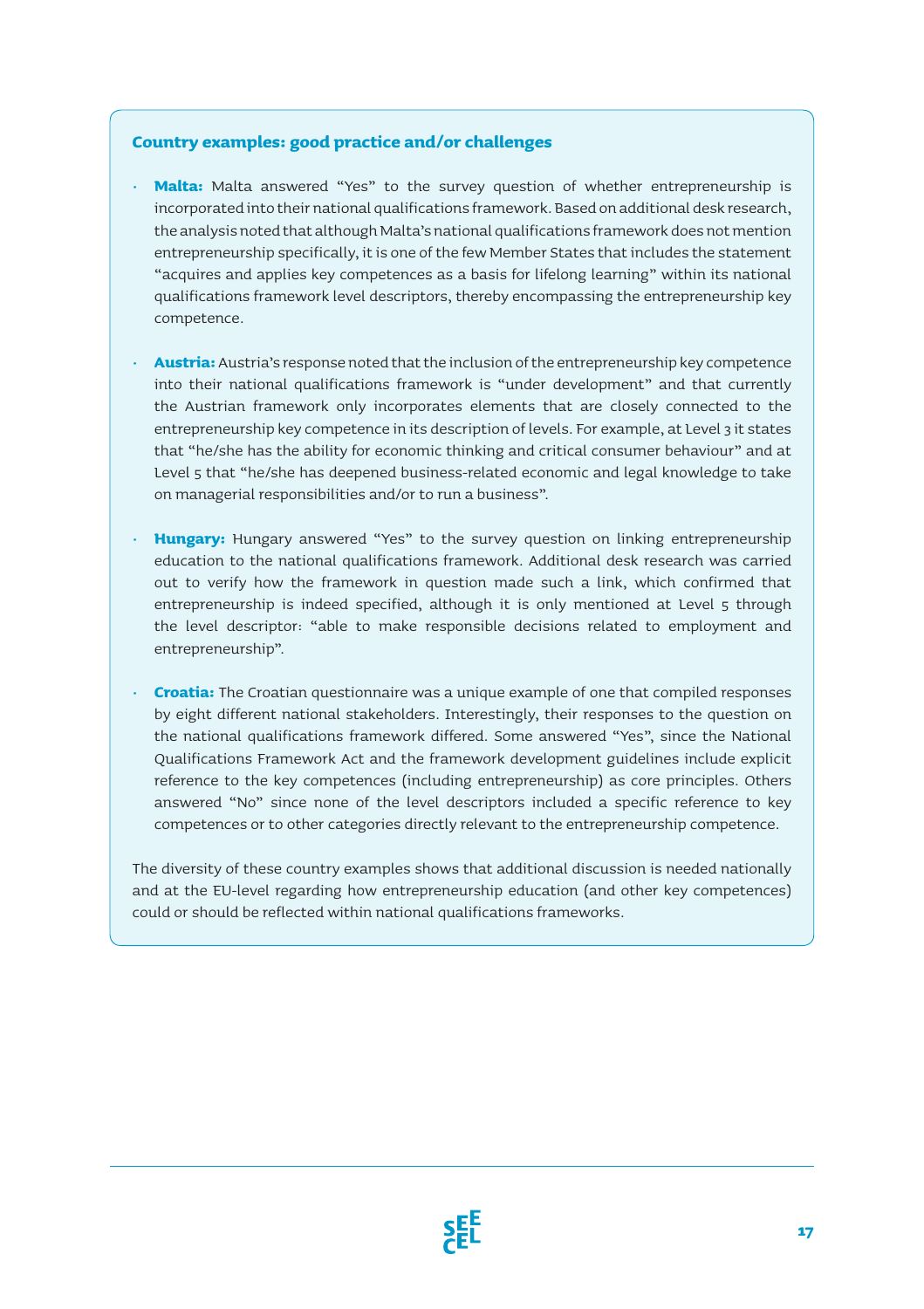# 4. Entrepreneurship education ecosystem

## **Background**

Integrating entrepreneurship education into policy, curricula and related qualifications frameworks provides a firm basis for ensuring that students acquire the key competence of entrepreneurship. However, it is unlikely to be sufficient: due to the novelty and complexity of entrepreneurship education, more support is needed to complement these measures and to make this goal a reality. This is one of the main messages of the European Commission's high-level reflection panels on entrepreneurship education (European Commission, 2010) and its Thematic Working Group for Entrepreneurship Education (European Commission, 2014). In these reports, the term "entrepreneurship education ecosystem" is used to describe a holistic approach that is likely to yield the best results. The approach (illustrated in Figure 1) involves looking not only at policy and the curriculum, but also at a range of other areas such as stakeholder cooperation, the institutional culture of schools and teacher/school management training, as well as monitoring and evaluation.





*Source: Thematic Working Group for Entrepreneurship Education final report (European Commission, 2014).*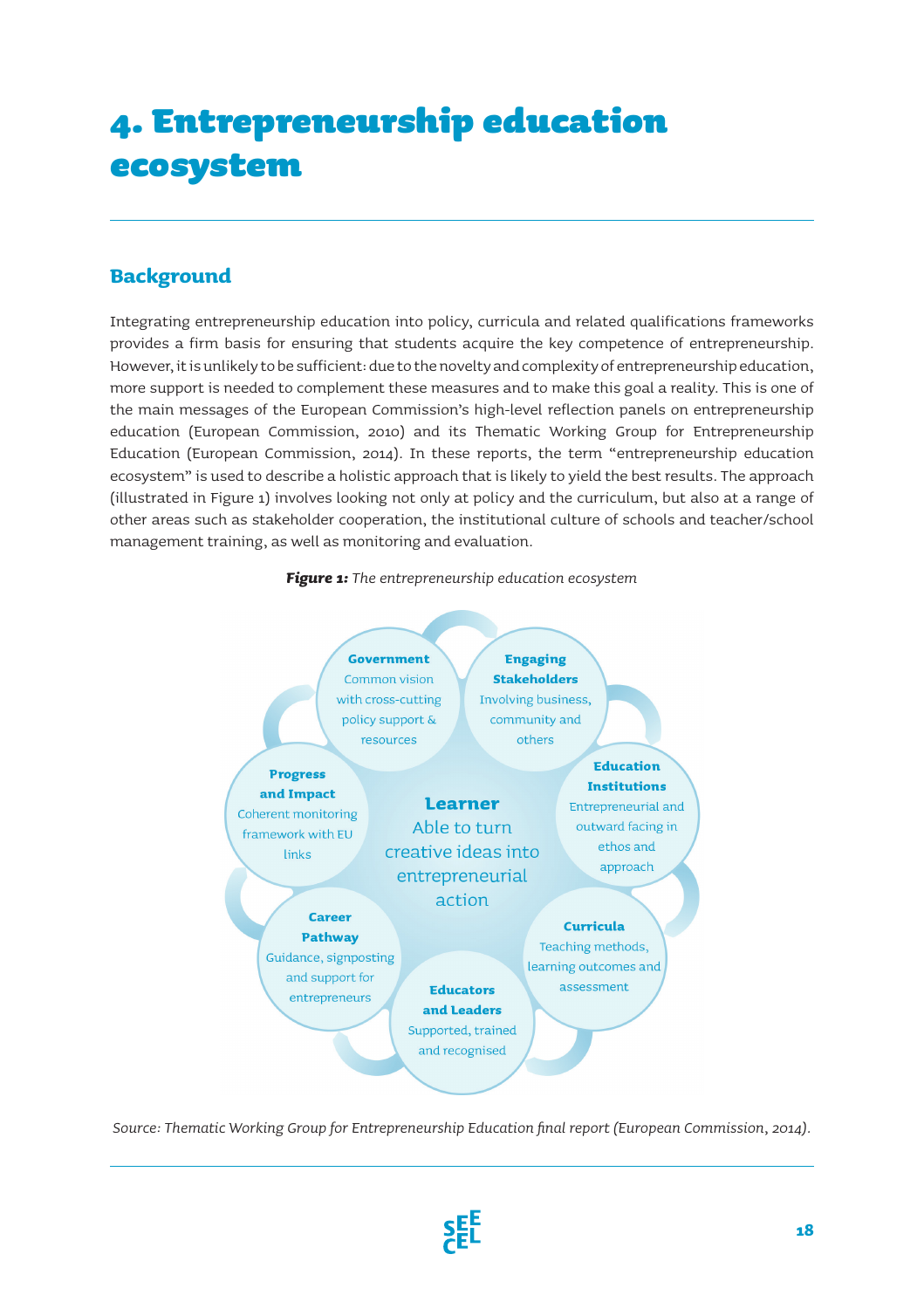To assess the extent to which EU Member States are moving towards an "ecosystem approach" to entrepreneurship education, the survey asked whether their policies currently included support to schools, teacher training (both initial teacher training and continuous professional development) and good practice exchange. In addition, previous responses to questions relating to policy, partnerships, curricula and monitoring/evaluation were also considered.

## **Findings and conclusions**

### *Several Member States complement their curricular approaches with measures to support entrepreneurial schools, teacher training and good practice exchange*

Several Member States have undertaken or are planning specific training for teachers to deliver entrepreneurship education – some through the availability of continuous professional development for teachers, others through developing guidelines or manuals for teachers. However, it should be noted that almost none of the EU Member States systematically incorporate entrepreneurship into initial teacher training, which would be necessary in countries where teachers will be expected to cover entrepreneurship as a cross-curricular key competence in their classes.

The data collected also revealed numerous examples of targeted support to schools and/or universities to adopt an institutional culture that reflects entrepreneurial approaches and values. Such initiatives include grant schemes for schools to develop entrepreneurial projects, as well as highly innovative approaches such as the system of voluntary certification of entrepreneurial schools developed in Austria (see box below for details). Finally, several Member States have provided enlightening examples of how local and regional initiatives have been developed independently of national policies to support the entrepreneurship education agenda (see section "6. Other notable findings" for specific examples).

This progression towards an ecosystem approach to entrepreneurship education in several Member States is significant. Nevertheless, as will be covered in the following section of the report, only few Member States address all phases of the ecosystem cycle presented in Figure 1 (e.g. monitoring and evaluation remains underdeveloped).

### *However, many Member States that promote entrepreneurship in the curriculum have not developed such complementary measures, so there is a need to raise awareness of the ecosystem approach*

Combining measures such as those described above with a strong policy agenda and a national curriculum that develops entrepreneurship competences at all levels of education is what creates the "ecosystem approach". Some Member States have already achieved such ecosystems, and other Member States are making significant efforts to build them (see country examples in the box below). The data collected, however, show that many Member States have not yet developed such holistic approaches. Many Member States that explicitly mention entrepreneurship as part of their national curriculum did not provide any evidence that they offer teacher training, and support for entrepreneurial schools, or that they engage in good practice exchange or monitoring of entrepreneurship education.

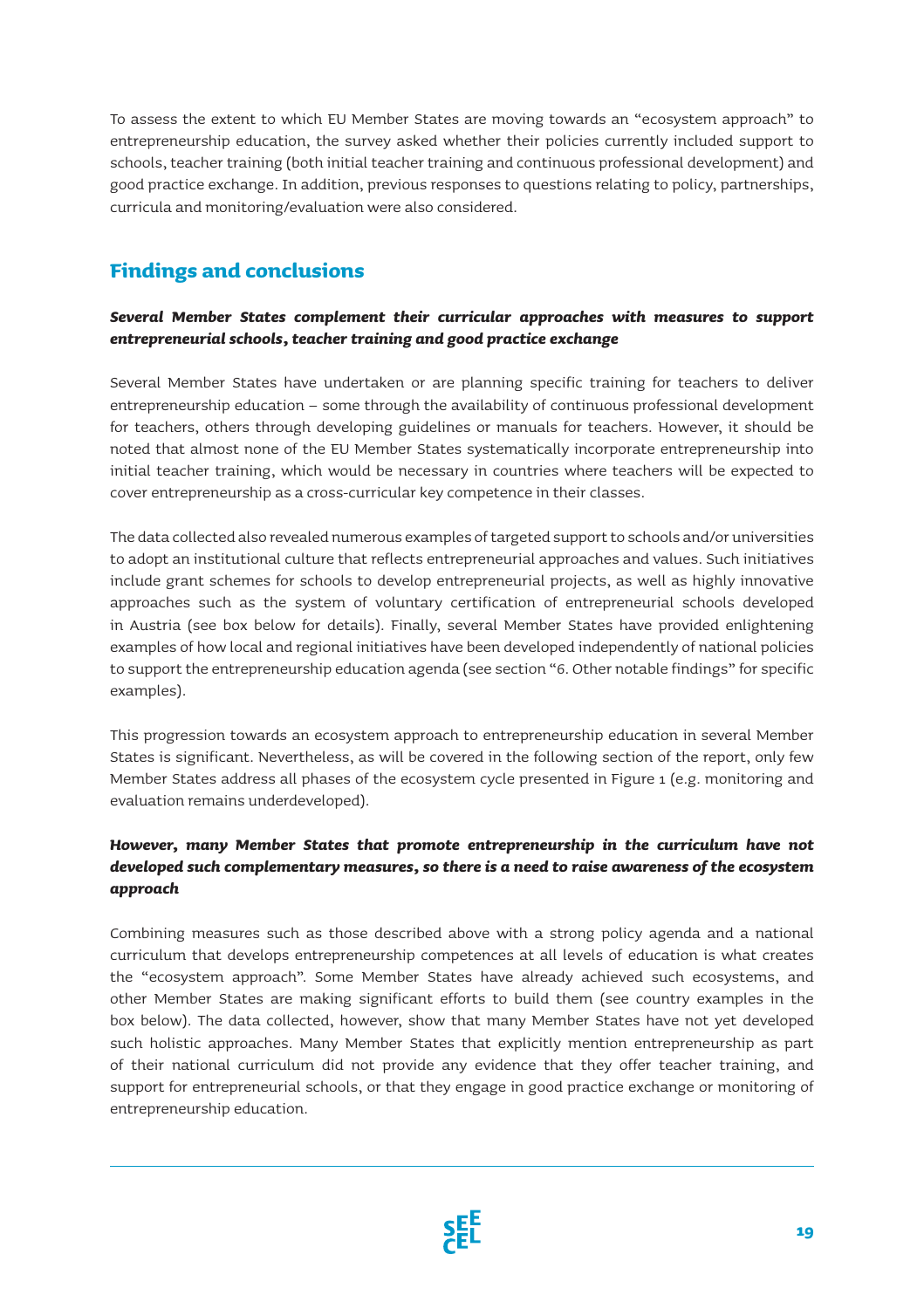#### **Country examples: good practice and/or challenges**

• **Finland:** Finland is an example of a country with a long tradition of entrepreneurship education, and of a country which adopts many aspects of the "ecosystem approach". Finland has a specific entrepreneurship education strategy led by the Ministry of Education, which is well coordinated with other relevant ministries and stakeholders through a partnership named the Steering Group for Entrepreneurship Education. The national curriculum includes entrepreneurship as a cross-curricular theme in basic and upper-secondary level, including vocational education.

In terms of support to schools and teachers, the ministry developed Guidelines for Entrepreneurship Education in 2009 and in-service teacher training programmes exist (including through provision by the national "YES network", whose 17 local centres provide teacher support throughout the country, as well as supporting school-business cooperation). In addition, an Annual Enterprise Education Conference takes place to exchange good practice in this area and an innovative "Measurement Tool for EE" provides a toolbox for teachers' self-evaluation.

However, pre-service teacher training on entrepreneurship education still varies between institutions and (based on data from Chiu, 2012) appears to be optional at many teacher training institutions, despite entrepreneurship being a cross-curricular competence in schools. Monitoring and evaluation of entrepreneurship education was also reported by the SME Envoy as being "not regular".

• **Austria:** Austria's lifelong learning strategy (LLL:2020) places a strong emphasis on developing new curricula for all types of schools, with a focus on integrating the entrepreneurship key competence, as well as wider key competences. The National LLL:2020 Platform is the partnership in charge of monitoring the implementation of the strategy. Austria's national qualifications framework is in the process of incorporating entrepreneurial skills in its level descriptors.

From 2012 to 2014, a reference framework for entrepreneurship education was elaborated and entrepreneurship has now been established as a teaching principle across all subjects within the broader cross-curricular competence "Economic and Consumer Education". Entrepreneurship education is based on a so-called "TRIO model", consisting of three levels of competences: supporting entrepreneurial core education, strengthening entrepreneurial culture and fostering entrepreneurial civic education.

Austria has a range of in-service teacher training options relating to entrepreneurial learning. Pre-service teacher training in this field is still under development. Finally, Austria's commitment to entrepreneurial learning is evidenced through the existence of the EESI Impulse Centre (Entrepreneurship Education for Innovation at Schools), supported by the Austrian Federal Ministry for Education and Women, whose activities include the accreditation of so-called "Entrepreneurship Schools".

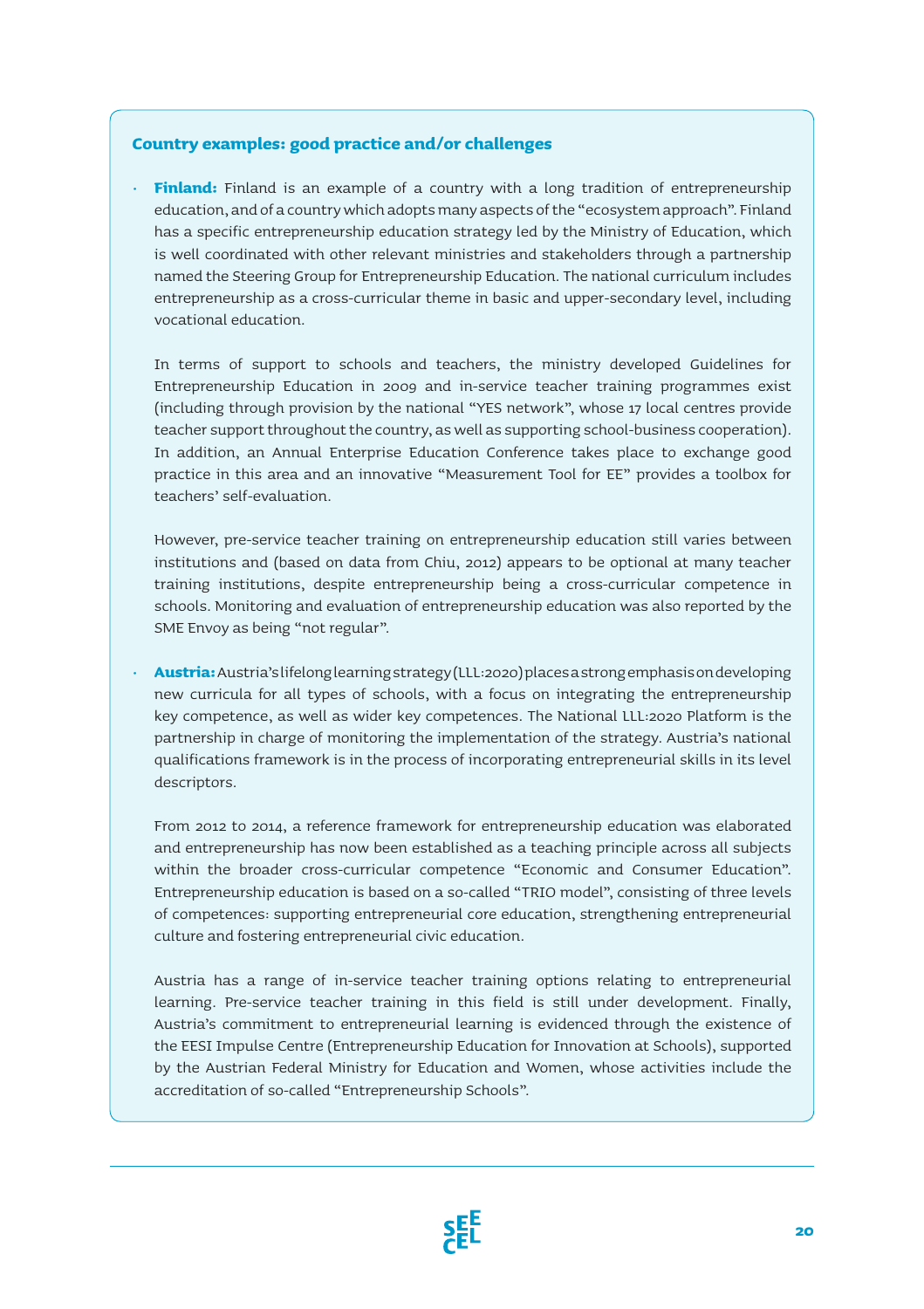- **Ireland:** Ireland is an example of a country that has adopted an ecosystem approach to entrepreneurship education in tertiary education, but not (yet) in pre-tertiary education. At the tertiary level, Ireland has an number of structures to develop entrepreneurial higher education institutions through: specific policy documents (Higher Education Strategy to 2030 and the Enterprise Engagement Strategy); a university staff training programme (the Enterprise and Entrepreneurial Learning Level 9 Module); and specialised networks (the Campus Entrepreneurship Enterprise Network and the REAP National Network).
- **Portugal:** The Ministry of Education implemented a four-year project on entrepreneurship education from 2006 to 2009 *(Projecto Nacional de Educação para o Empreendedorismo)* to prepare the ground for the national implementation of entrepreneurship education. Today, entrepreneurship education is an integral part of the curriculum at all school levels in Portugal, as one of the core components of "Civic Education", which is defined as a crosscurricular competence. The curriculum guidelines for civic education define the aims of entrepreneurship education as "promoting the acquisition of knowledge, skills and attitudes that encourage and ensure the development of ideas, initiatives and projects, in order to create, innovate or make changes in the sphere of action of the individual depending upon the challenges set by society."

To further strengthen the national entrepreneurship education drive, a multi-stakeholder national working group (from the government, education sector and NGOs) is drafting guidelines for effectively implementing entrepreneurship education as a cross-curricular competence in schools. Teacher training is planned to follow this stage.

Finally, Portugal has a range of initiatives for promoting entrepreneurship education: the Platform for Entrepreneurship Education in Portugal is an NGO that works with other stakeholders on research, capacity building and public policy development, and has organised the first national conference on entrepreneurship education. Finally, the INOVA Ideas Contest is an example of multi-stakeholder coordination (connecting ministries, schools, local governments and NGOs) to promote entrepreneurship in schools.

- **France:** In 2013, France gave the entrepreneurship education agenda a new impetus within the national framework for promoting entrepreneurship in France *(Assises de l'entreprenariat).*  According to reports on the implementation of the planned policies, the main activities up to 2014 were of an extra-curricular nature, including student mini-companies, visits to schools by businesses and through a grant programme (of around 20 million Euros) to support entrepreneurship education projects by schools. The experimental implementation of entrepreneurship as an integral part of the school curriculum of secondary education was planned for 2014 and its overall national implementation as a cross-curricular theme in secondary schools is planned from 2015.
- **Belgium:** As mentioned in the Chapter 3, the Flemish Region of Belgium had an entrepreneurship education action plan *(Actieplan Ondernemend Onderwijs 2011-2014),* which included a partnership of three ministries in charge education, employment and economy,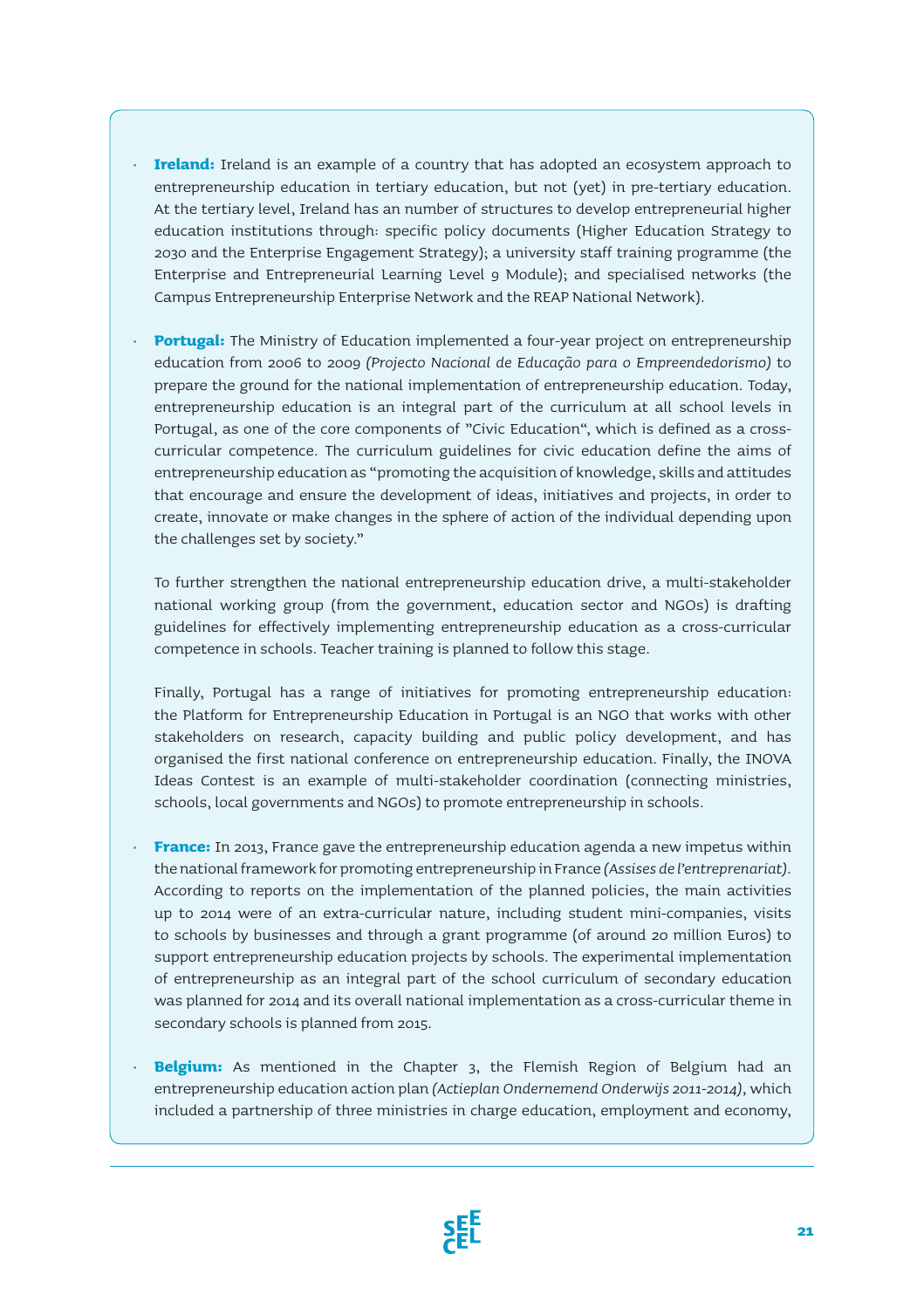agriculture, fisheries and rural policy. The plan placed a strong focus on teachers, providing training and placements in industry. However, the plan also explicitly mentions a challenge in this area:

"We realise that too much is asked of teacher training courses because various groups expect that in teacher training focus is greater on specific social themes. (…) It is not realistic to expect future teachers to already learn how to engage in pedagogical activities within the framework of Entrepreneurial Education during teacher training. Nevertheless, we may expect from teacher trainers that they try to make future teachers demonstrate more entrepreneurship themselves and acquire a positive image of entrepreneurship."

This honest assessment may point to challenges also faced by other Member States in this area and could be a productive area of further discussion.

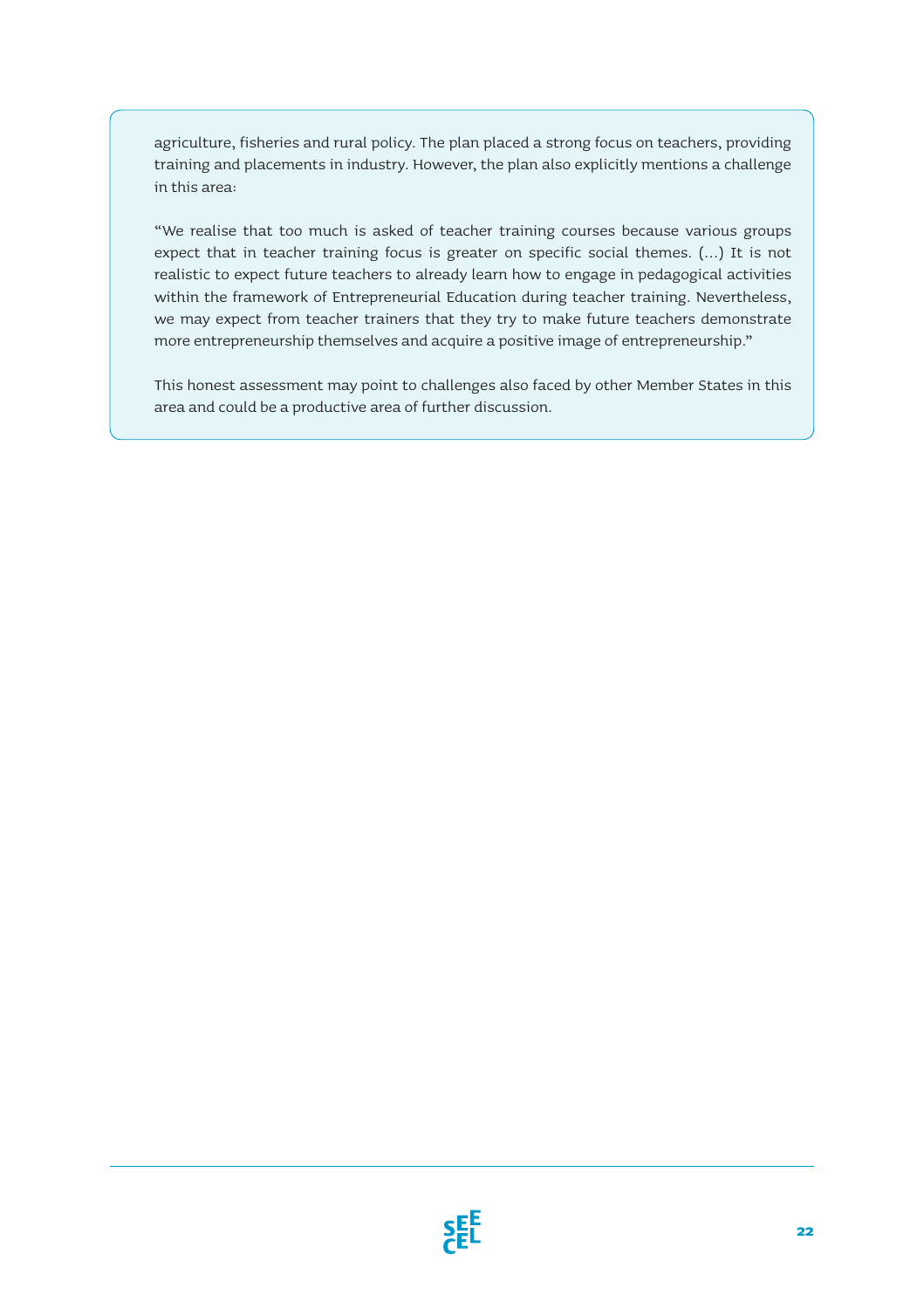### **Background**

Monitoring and evaluation include the systematic collection of data on specified indicators and the objective assessment of an ongoing or completed project, programme, or policy, including its design, implementation and results (OECD, 2002). In the case of entrepreneurship education, monitoring and evaluation could include valuable data on inputs/outputs (e.g. number of schools or students involved in entrepreneurship education) or on outcomes (e.g. impact of the acquisition of learning outcomes on subsequent career paths). The process of monitoring and evaluation can lead to an assessment of the extent to which intended objectives are fulfilled and can help define lessons learned for further improving a given policy (ibid.). In this survey, respondents were asked to list what kind of monitoring or evaluation activities are undertaken in their countries regarding entrepreneurship education.

## **Findings and conclusions**

### *Almost no Member States collect data on how entrepreneurship education is implemented or evaluate its impact*

Only one Member State (Denmark) provided evidence of having in place systematic and regular monitoring and evaluation of its policies in the field of entrepreneurship education. Most other countries reported that they do not publish any data on the implementation of entrepreneurship education in their country. Several Member States noted that although no official data are collected directly, secondary sources such as the Global Entrepreneurship Monitor (GEM) provide data on the level of development of entrepreneurship education in their countries. Data that are available in some Member States often refer to specific entrepreneurship education projects, which collect data on the number of users/beneficiaries. Other Member States noted that data from schools is collected at the national or regional level and that such data include information on students in given courses – although no evidence was provided that such data are used (or could be used) to provide an insight into the implementation of entrepreneurship education.

While in most Member States the lack of systematic monitoring and evaluation may be because entrepreneurship education is not deeply ingrained in the education system, the survey results do suggest that some countries choose not to adopt such formalised processes. For example, Finland (a country with a long tradition of implementing entrepreneurship education) stated that monitoring data is collected and published, but "only occasionally (not regularly)." Sweden, another country with a strong framework for entrepreneurship education, produces an annual report on entrepreneurship (including on entrepreneurship education), but which is based on GEM data, not on data from the school system.

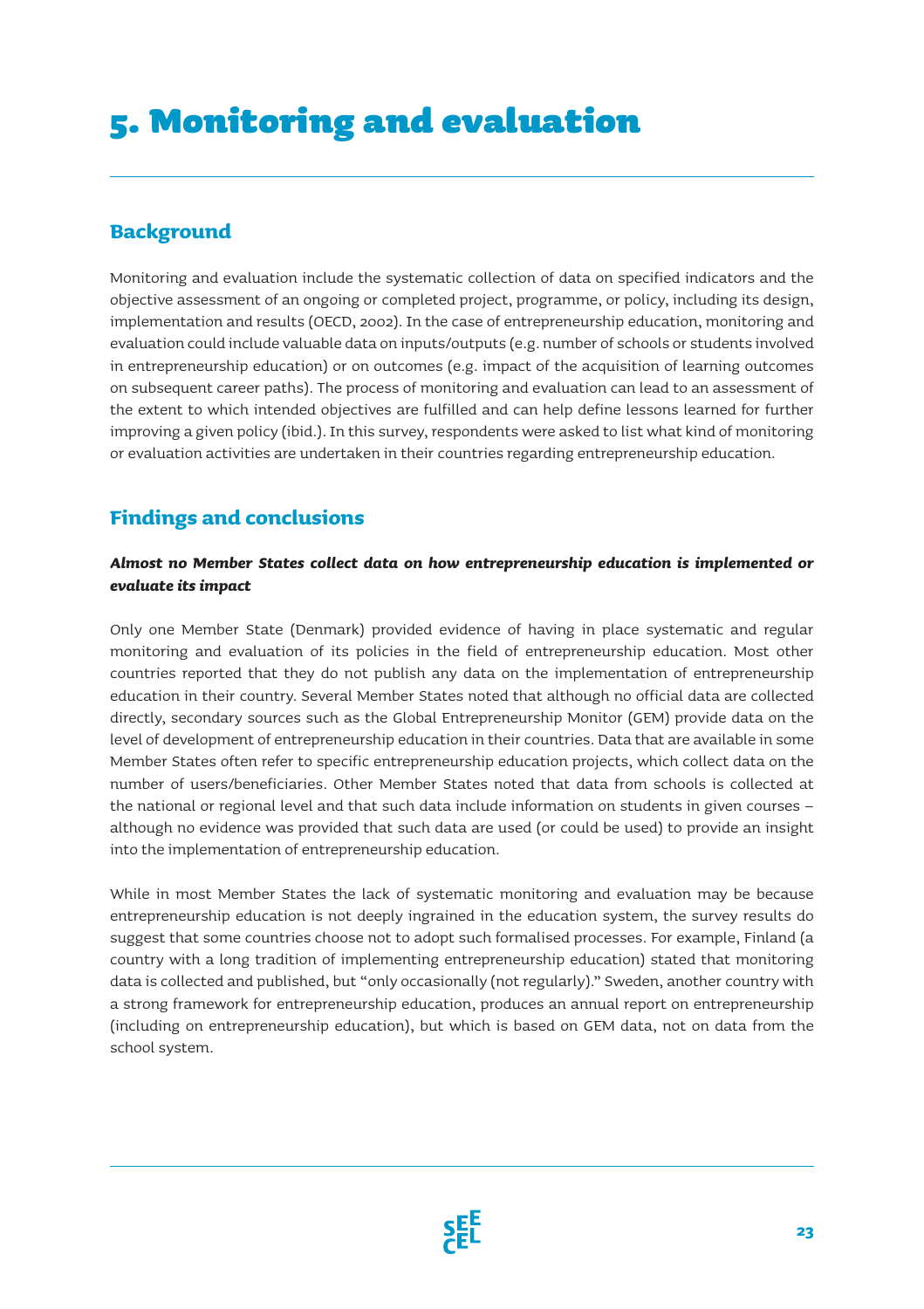#### **Country examples: good practice**

- **Denmark:** The Danish Foundation for Entrepreneurship accumulates and disseminates knowledge about entrepreneurship education at all levels of the education system. Once a year, the Foundation maps the spread of entrepreneurship education at all levels of the education system. The quantitative data for the academic year 2015/2015 are the following:
	- 10.6 percent of all 700,000 pupils in primary school participated in entrepreneurship education and special activities;
	- 31.5 percent of all 270,000 pupils in upper-secondary education participated in entrepreneurship education and special activities;
	- 10.9 percent of all 258,000 students in higher education participated in entrepreneurship education.

In addition, the Danish Foundation for Entrepreneurship also carries out continuous measurements of the impact of entrepreneurship education, including as part of a large research project that investigates the immediate and longer-term effects of education by means of questionnaire surveys and quantitative analyses. The project covers all three levels of the education system and builds up a considerable database to be used in later research.

• **Malta:** Although noting that they do not currently monitor and evaluate data relating to entrepreneurship education (the process was described as being "under development"), it is significant that Malta is the only Member State to mention the role that learning assessment will have in providing data on entrepreneurship education. Namely, Malta is in the process of defining a national "Learning Outcomes Framework" for their national curriculum, in which entrepreneurship is emphasised as a key competence. The Learning Outcomes Framework will start being implemented from the school year 2016/7. The SME Envoy from Malta emphasised that this will allow subsequent access to data on students' progress in acquiring the learning outcomes of entrepreneurship education.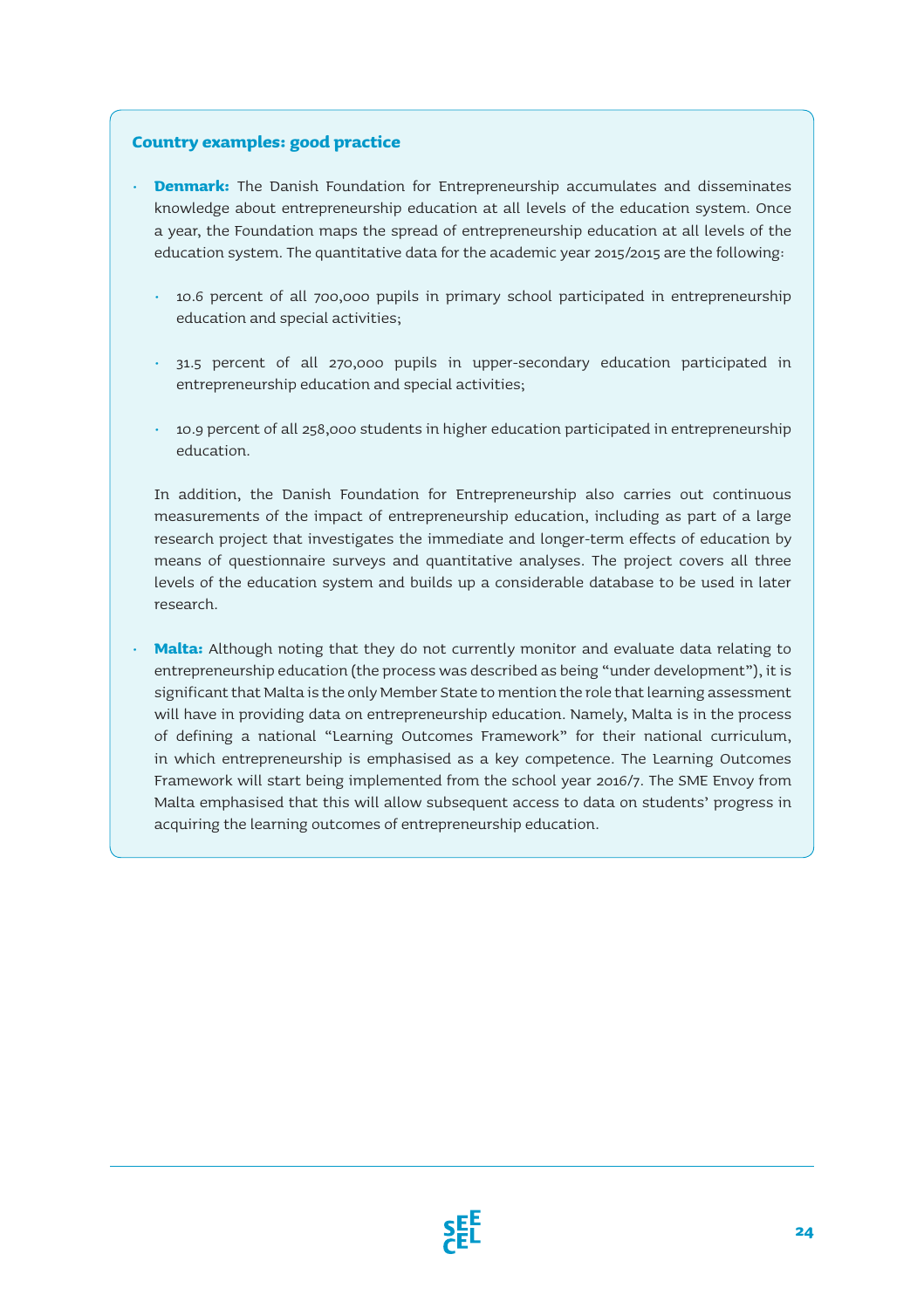## **Practical entrepreneurial experience for school students**

In its *Entrepreneurship 2020 Action Plan,* the European Commission (2013) called upon Member States to provide young people with the opportunity to have at least one practical entrepreneurial experience before leaving compulsory education, such as running a training firm/mini-company, being responsible for an entrepreneurial project for a company or a social project.

Virtually all Member States provide some form of practical entrepreneurial experience within their school systems. This primarily occurs via training firms or through cooperation with external organisations or NGOs (primarily with the international non-profit organisation Junior Achievement) that work with schools to provide such experiences as extra-curricular or curricular activities. The challenge, however, is that although such structures provide highly valuable experiences, they are unlikely to achieve the goal of every student having at least one such experience. Additionally, some practical entrepreneurial experiences may not always be adequate or sufficient for developing the key competence of entrepreneurship. On this topic, a comment from the SME Envoy from Belgium (reporting on the activities in the Flemish Region) stated that:

"Student firms, for instance, will probably not fit all education levels and all courses of study; and when they are limited to only buying and selling some goods (as is sometimes the case) they might not have the intended effect".

Alternative approaches may be more beneficial to achieving the acquisition of the entrepreneurship key competence by all school leavers, such as the use of different teaching and learning methods in all subjects, as well as supporting schools to connect more closely to their local communities. In Poland, for example, the compulsory course "Knowledge about Society" includes involvement in social actions and citizen activities, with 20% of the contents of the course being in the form of student educational projects. In Greece, as a result of the "New School" reform, a new compulsory subject entitled "Project" was launched enabling students to implement projects in a classroom environment, with schools also encouraged to establish links with the community.

### **Non-formal entrepreneurship education and entrepreneurship promotion**

General measures for promoting and supporting entrepreneurship typically take place outside the formal education system. They include, for example, non-formal entrepreneurship training for specific groups (e.g. the unemployed, youth, women and minorities) or training for SMEs. Member States were asked to what extent their entrepreneurship education policies include such measures or whether they are covered by other sectoral policies (employment policy, SME policy etc.).

The survey results show that in almost all Member States non-formal educational programmes related to entrepreneurship are have no link to policies relating to entrepreneurship education.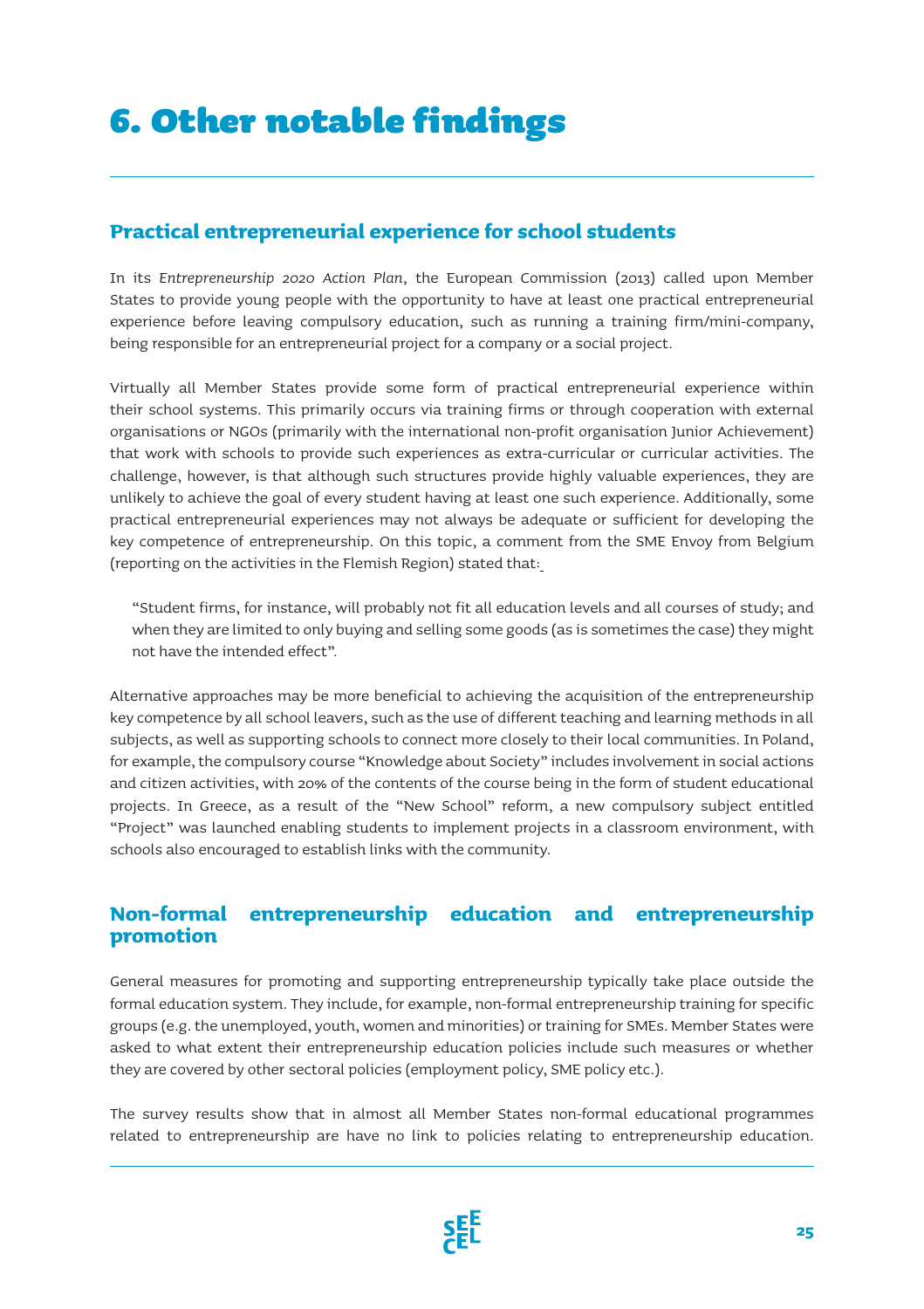The former are usually implemented by SME agencies, employment agencies or NGOs, and there is no evidence of coordination regarding how this fits into the larger picture of entrepreneurship education. The only notable exception is France, which incorporates all such policies under a joint policy framework that aims to foster start-ups and SME development: the *Assises de l'Entrepreneuriat* launched in 2013. In addition to measures aimed at pre-tertiary and tertiary education, measures include mentorship programmes and incubators for youth, promotion and mentorship programmes for women entrepreneurs (programme: *Entreprendre au Féminin*), as well as a national programme *Plan création quartier* for the populations of disadvantaged urban areas.

### **Local and regional entrepreneurship education initiatives**

Local and regional authorities can play a key role in supporting entrepreneurship education and creating "ecosystem approach"es at the local and regional level (European Commission, 2010). Although the survey did not explore this topic specifically, responses provided by certain Member States highlighted inspiring good practice in this area. Spain, in particular, provided an extensive list of initiatives from eight of Spain's Autonomous Communities, including the following:

- *"EDUEmprende":* a joint programme of the Galicia Ministry of Culture, Education and University Planning, together with the Galicia Ministry of Economy and Industry, to develop entrepreneurial attitudes in the pre-tertiary education system.
- *"Catalunya, escuela de emprendedores"* (Catalonia School of Entrepreneurs): launched in 2011 by the Government of Catalonia in order to develop entrepreneurial values at all stages of education (with a special emphasis on rural schools), the programme aims to develop the key competence of "turning ideas into action".
- *"Emprender en la Escuela"* (Entrepreneurship in the School): within the "Entrepreneurship Programme" of the Aragon Institute of Development, this initiative (in collaboration with the Department of Education, Culture and Sports of Aragon) delivers workshops in secondary education throughout Aragon and presents awards for the best business plans.

Another example comes from Poland, where the "Entrepreneurship Education Programme" in Wrocław *(Program Edukacja Przedsiębiorczości)* is a unique programme implemented by the local administration and consists of projects whose common aim is promoting an entrepreneurial culture and widening consumer awareness. Activities cover educational levels from pre-school to upper-secondary and include innovative teaching methods and direct cooperation with businesses.

### **Specialised organisations for entrepreneurship education**

Finally, the survey also provided insights into the role that specialised non-profit organisations for entrepreneurship education (with an international, national or local focus) can play in national policymaking and/or in the delivery of entrepreneurship education. Some examples include:

**·** The EESI Impulse Centre in Austria leads a range of entrepreneurship education activities, including teacher training and the accreditation of "Entrepreneurship Schools".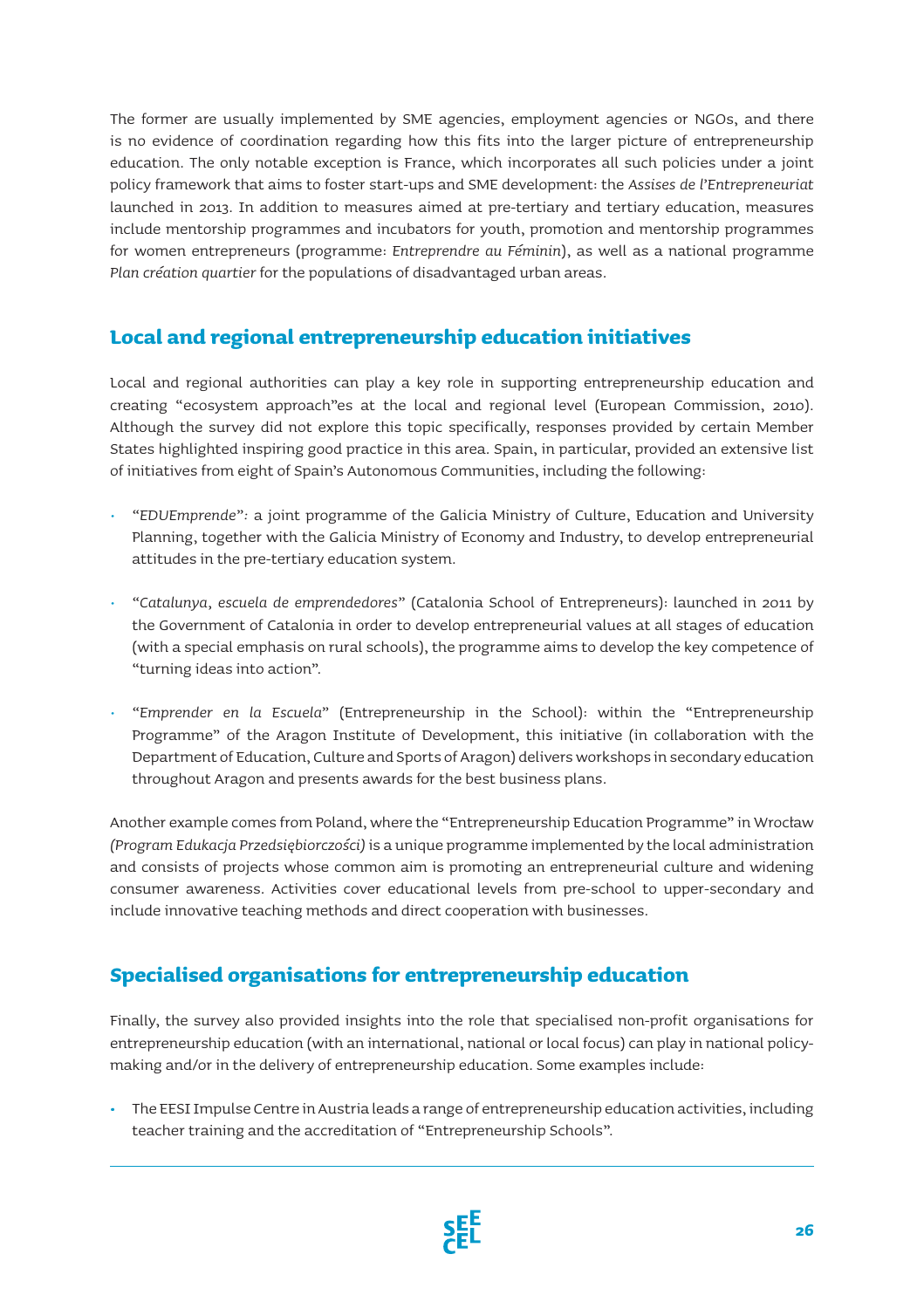- **·** The Portugal Entrepreneurship Education Platform (PEEP) is a non-profit association whose mission is to help the development and implementation of entrepreneurship education and training through research projects, capacity building and policy development.
- **·** Valnalón, from the Autonomous Community of Asturias in Spain, provides a range of innovative programmes in cooperation with the local government, including mini-companies, trainings in schools and support to young entrepreneurs.
- **·** Junior Achievement is mentioned Europe-wide as playing a key role in provision of practical entrepreneurial experience (as an extra-curricular or school-based activity).
- **·** SEECEL (the author of this study), works on policy development at the regional (South East Europe) and EU level, develops frameworks for implementing entrepreneurship education and coordinates regional initiatives for piloting such frameworks (including for teacher training).

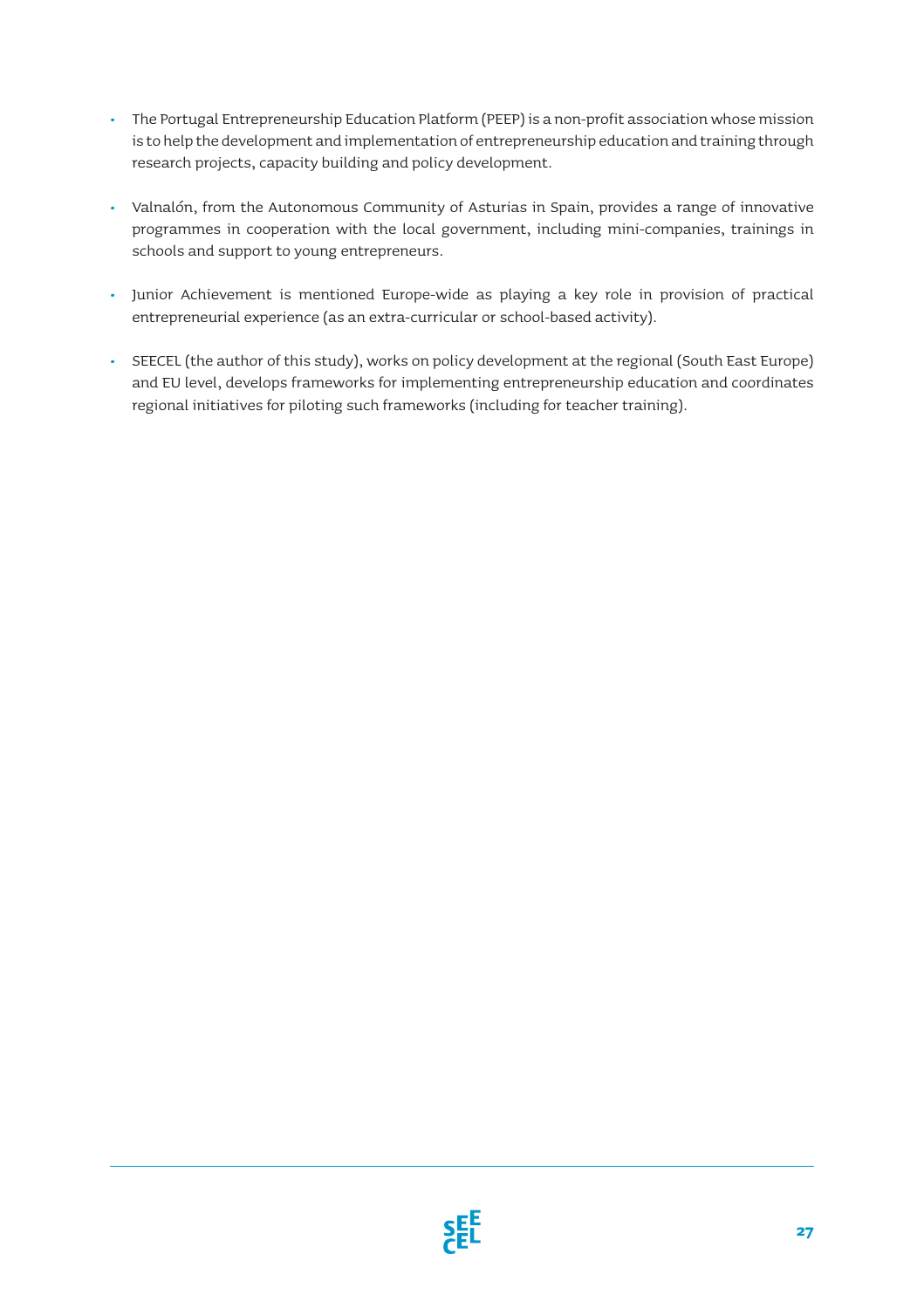# 7. Conclusions and recommendations

### *Further strengthen the "key competence approach" to entrepreneurship education in national and school-level curricula in EU Member States*

Most Member States incorporate entrepreneurship into national policies and national curricula. But adopting a key competence approach to entrepreneurship education ultimately means ensuring that all those who complete formal education acquire the knowledge, skills and attitudes defined under the EU competence entitled "a sense of initiative and entrepreneurship", and that they can further develop this competence through lifelong learning. This means thinking carefully about the structure of provision, especially by ensuring that the entrepreneurship competence is not only acquired by a proportion of students as an optional subject, but that it is made compulsory (either as a set of compulsory cross-curricular competences, or through content integrated into compulsory subjects).

In addition to considering organisational options for delivering entrepreneurship education, adopting a key-competence approach requires paying equal attention to course content and learning outcomes. In particular, curricular approaches should reflect the fact that the key competence of entrepreneurship (as defined by the EU) is not necessarily about business-launching, but has a wide-ranging and inclusive definition as the capability to "turn ideas into action", and is therefore a key component of employability. Therefore, practices such as limiting access to entrepreneurship-related content only through subjects such as "Economics" or "Business" could be reconsidered in this light. Additionally, the news that a European Entrepreneurship Competence Framework will be published by the European Commission in 2016 should provide valuable support to all Member States who aim to achieve this goal.

### *Move beyond curriculum specification to an "ecosystem approach" that supports schools and teachers to develop entrepreneurship education and that fosters stakeholder involvement*

In several Member States, SME Envoys consider that entrepreneurship education is still not a reality in schools, despite having been integrated into national strategies and national curricula. Curriculum specification is therefore necessary, but it may not be sufficient for ensuring that entrepreneurship education "works" in the classroom. Some Member States, however, have gone several steps further and have set up (or are planning) additional measures to support entrepreneurship education including support to schools, teacher training, teaching guidelines, monitoring and good practice exchange. Adopting such a holistic approach is referred to by the European Commission's Thematic Working Group for Entrepreneurship Education as an "entrepreneurship education ecosystem" (European Commission, 2014), and such an approach is likely to lead to higher-quality entrepreneurship education and to better results.

### *Ensure that entrepreneurship education ecosystems at the national level have full support of education ministries*

Planning system-level change in education requires the cooperation and support of central educational authorities. This survey, however, has shown that several Member States that do have a policy framework for entrepreneurship education nevertheless have not included

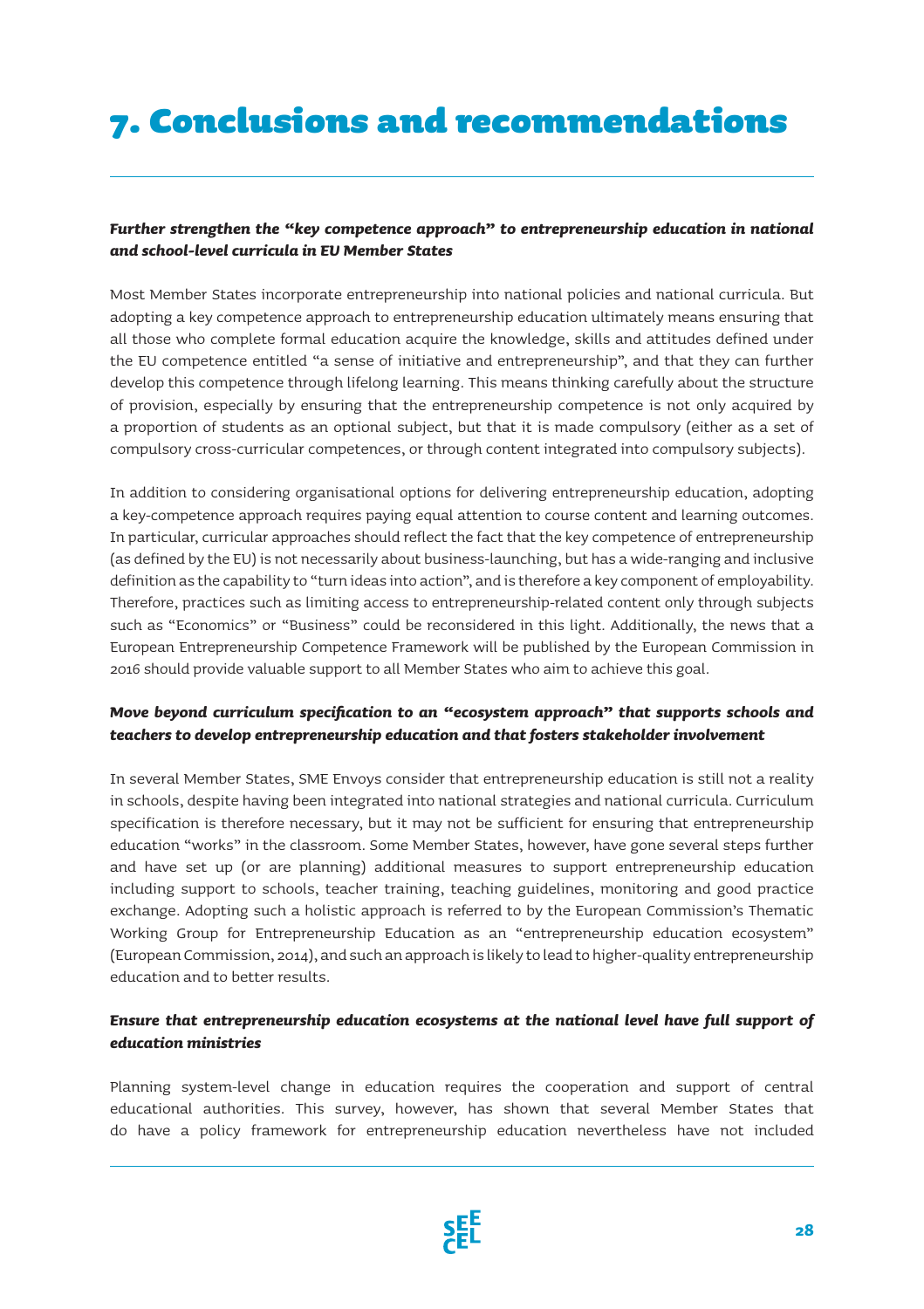entrepreneurship education into education strategies. Additionally, several Member States believe that entrepreneurship education is not an education policy priority at all. The challenges experienced in this survey, with regards to the lack of relevant or accurate data on entrepreneurship education in many Member States, may themselves be an indicator of insufficient involvement of education ministries in entrepreneurship education. Taking steps to include education ministries in developing the entrepreneurship education agenda along with other relevant ministries and stakeholders (e.g. through a national partnership) could be fundamental to the success of policy implementation.

### *Consider how to improve the Open Method of Coordination on entrepreneurship education between Member States through the platform of the SME Envoy Network*

While there are a wide variety of approaches to entrepreneurship education in the European Union, this analysis has also shown that there are similar trends (and perhaps joint challenges) shared by many Member States. While the monitoring of the Small Business Act for Europe (through "SBA Fact Sheets") currently allows for some limited benchmarking of country performance in entrepreneurship education (using the Open Method of Coordination), there are insufficient opportunities or platforms for countries to discuss and identify joint challenges and to exchange good practice in this area. Such policy learning and collaboration opportunities could help Member States to plan improvements in their entrepreneurship education policies.

The SME Envoy Network could provide such a platform. For example, a thematic working group within the Network could regularly track entrepreneurship education progress (through surveys such as this one), organise good practice exchange, launch thematic discussions at the EU or regional level and to disseminate updates and recommendations to relevant EU and national institutions. This could be considered in the light of the new European Parliament (2015) resolution on promoting youth entrepreneurship through education and training, which called on the European Commission "to include measures related to entrepreneurship education into the European Semester evaluation indicators, starting in 2016".

#### *Consider how to strengthen EU-level expert support for entrepreneurship education*

One of the conclusions of the European Commission's high-level reflection panels on entrepreneurship education (European Commission, 2010) is that there is a need for structures at the EU level to support Member States (and EU institutions) in entrepreneurship education policy development and implementation. Among their recommendations are the establishment of an observatory of policy and practice, stakeholder "platforms" and a research hub to collect relevant data and develop frameworks. They therefore recommended the establishment of a European Centre for Entrepreneurship Education as the main vehicle to implement such activities.

A range of initiatives and institutions have already been set up in this direction. The European Entrepreneurship Education NETwork (EE-HUB) is an initiative supported by the European Commission (DG GROW), gathering experts and organisations to work on identifying good practice and developing policy recommendations. SEECEL itself was set up with European Commission support and now works in South East Europe, the Danube Region and at the EU level on developing frameworks for the entrepreneurship key competence and has become recognised as a best practice example in Europe (See Annex I for more details). The strengthening (or multiplication) of such expertise hubs could provide relevant EU and national institutions with valuable support, advice and resources for policy development on entrepreneurship education.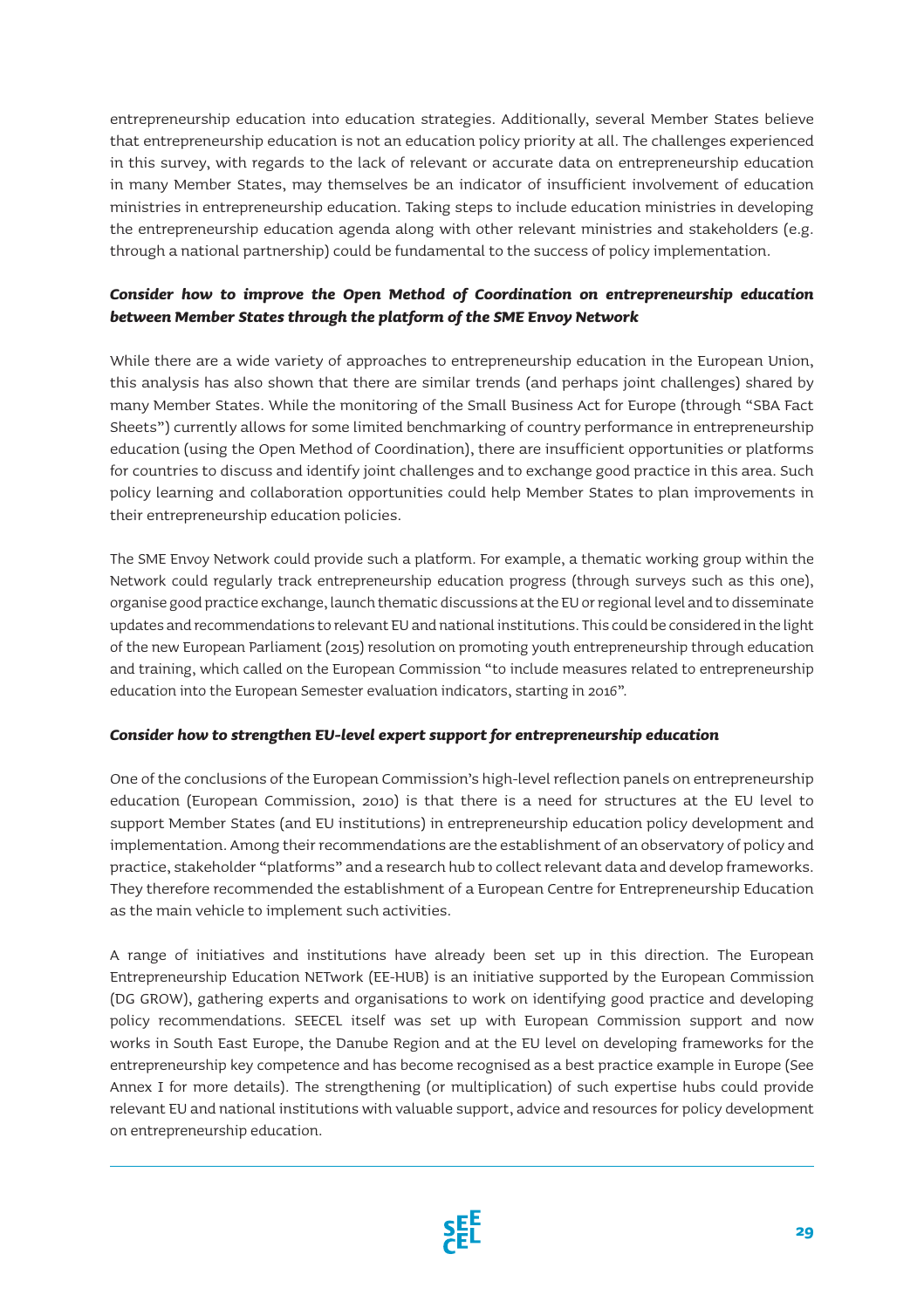## References

Briassoulis, H (2004). "Policy integration for complex policy problems: what, why and how." *Greening of Policies: Interlinkages and Policy Integration*, Berlin: 3-4.

Chiu, R. (2012). *Entrepreneurship education in the Nordic countries: Strategy implementation and good practices.* Oslo: Nordic Innovation.

EACEA/Eurydice (2012a). *Entrepreneurship Education at School in Europe National Strategies, Curricula and Learning Outcomes.* Brussels: Education, Audiovisual and Culture Executive Agency

EACEA/Eurydice (2012b). *Developing Key Competences at School in Europe: Challenges and Opportunities for Policy. Eurydice Report.* Luxembourg: Publications Office of the European Union

European Commission (2010). *Towards Greater Cooperation and Coherence in Entrepreneurship Education. Report and Evaluation of the Pilot Action High Level Reflection Panels on Entrepreneurship Education initiated by DG Enterprise and Industry and DG Education and Culture.* Brussels: European Commission, Directorate General for Enterprise and Industry.

European Commission (2014). *Thematic Group for Entrepreneurship Education. Final Report.* Brussels: European Commission, Directorate General for Education and Culture.

Gribben, A.A. (2013). *Entrepreneurial learning: keystone to an entrepreneurial culture.* INFORM Policy Briefing. European Training Foundation. Issue 16. Turin. June 2013

Lackéus, M. (2015). *Entrepreneurship in education – what, why, when, how. Entrepreneurship360 Background Paper.* Paris: OECD. Available at: http://www.oecd.org/cfe/leed/BGP\_Entrepreneurship-in-Education.pdf

OECD (2002). *Glossary of Key Terms in Evaluation and Results-Based Management.* Paris: OECD/DAC

OECD (2004). *OECD handbook for internationally comparative education statistics: Concepts, standards, definitions and classifications.* Paris: OECD/DAC

Peters, G.B. (2006). Concepts and Theories of Horizontal Policy Management, in: Peters, G:B./Pierre, J. (eds.), *Handbook of Public Policy.* London: Sage. pp. 115-138

Tuck, R. (2007). *An Introductory Guide to National Qualifications Frameworks: Conceptual and Practical Issues for Policy Makers.* Geneva: International Labour Organisation

UNESCO International Bureau of Education (IBE) (2013). *Glossary of Curriculum Terminology.* Available at: http://www.ibe.unesco.org/fileadmin/user\_upload/Publications/IBE\_ GlossaryCurriculumTerminology2013\_eng.pdf

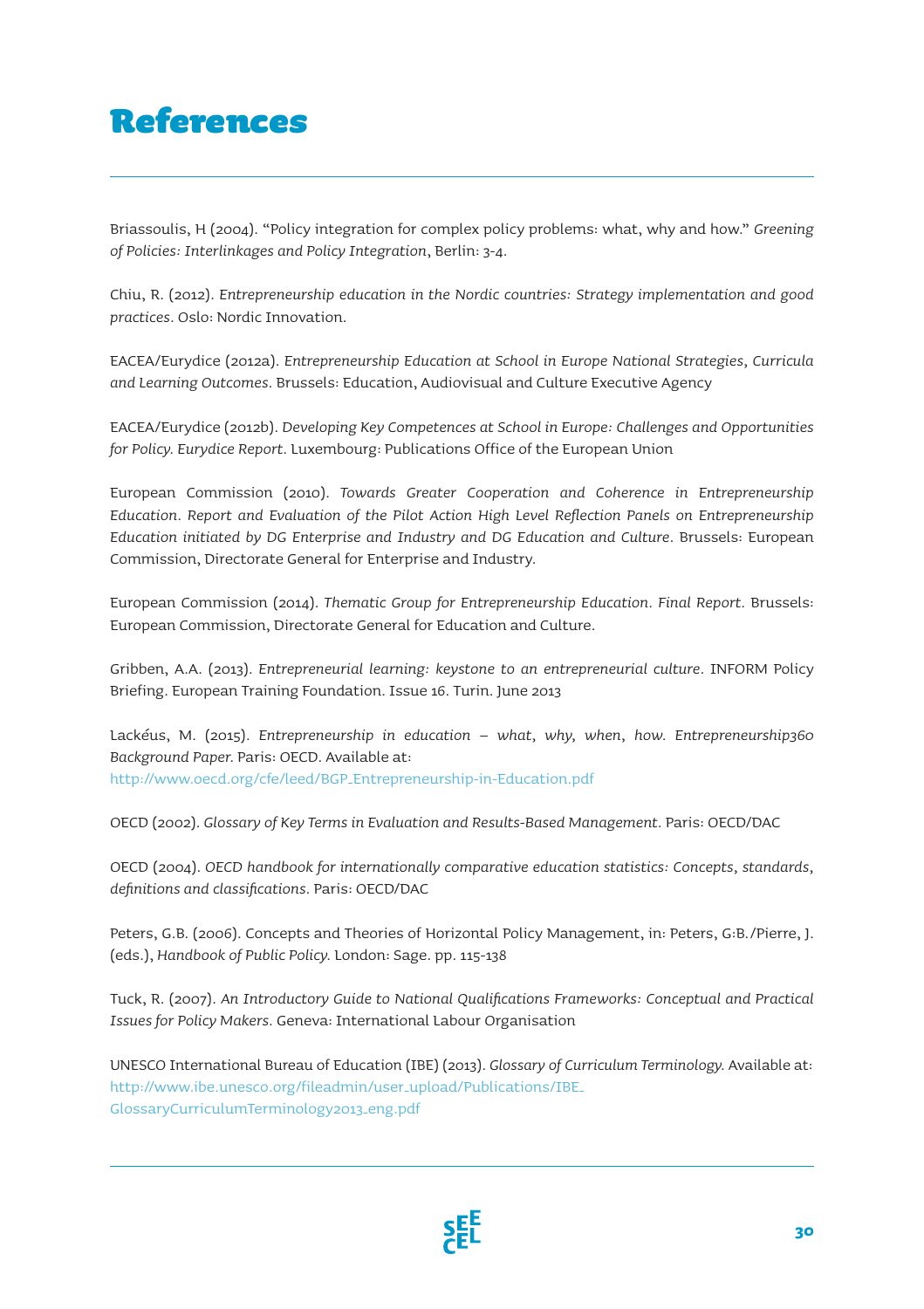## Annex I: About SEECEL

The South East European Centre for Entrepreneurial Learning (SEECEL) is an institution founded in 2009 to establish structured regional cooperation in the field of human capital development, in the context of the Small Business Act for Europe, with a particular focus on lifelong entrepreneurial learning. SEECEL's activities currently cover South East Europe and the Danube Region, and the EU level.

Working with national policy makers, teacher training authorities, universities, school management and teachers on developing entrepreneurial learning, SEECEL has become a valuable support structure and is recognised at the EU level as a best practice in promoting entrepreneurship education. SEECEL's activities include:

- **Support to policy-making:** At the EU level, SEECEL's work includes being one of the four lead partners of the European Entrepreneurship Education NETwork (EE-HUB) and being a member of expert working groups (ET2020 Thematic Working Group for Transversal Key Competencies and the Expert Group on Indicators on Entrepreneurial Learning and Competence). At the regional level, SEECEL provides support to governments developing entrepreneurial learning strategies and curricula. SEECEL has led (in cooperation with the European Training Foundation) the assessment of entrepreneurial learning policy and practice in the countries of South East Europe and Turkey, as part of the official monitoring of the EU's Small Business Act for Europe in the region.
- **Policy implementation:** SEECEL supports the efforts of its member countries to incorporate entrepreneurship as a key competence into their education systems. SEECEL develops instruments for teaching entrepreneurship as a cross-curricular competence at the levels of primary, secondary and tertiary education and works directly with teacher training agencies to develop training modules in this area.

SEECEL has been recognised by the European Commission as a best practice for good conceptual solutions in the field of entrepreneurial learning and for strategic regional cooperation. SEECEL's work is also featured in numerous European Commission reports.

Supported financially by the European Commission and by the governments of its current member countries,<sup>5</sup> SEECEL has an international governing board composed of appointed representatives from each member country (with one member from the ministry of education and one from the ministry responsible for SMEs), from the European Commission, the European Training Foundation (ETF), the Organisation for Economic Co-operation and Development (OECD) and the Regional Cooperation Council (RCC).

**<sup>5</sup>** The eight SEECEL member states are Albania, Bosnia and Herzegovina, Croatia, Kosovo, the former Yugoslav Republic of Macedonia, Montenegro, Serbia and Turkey.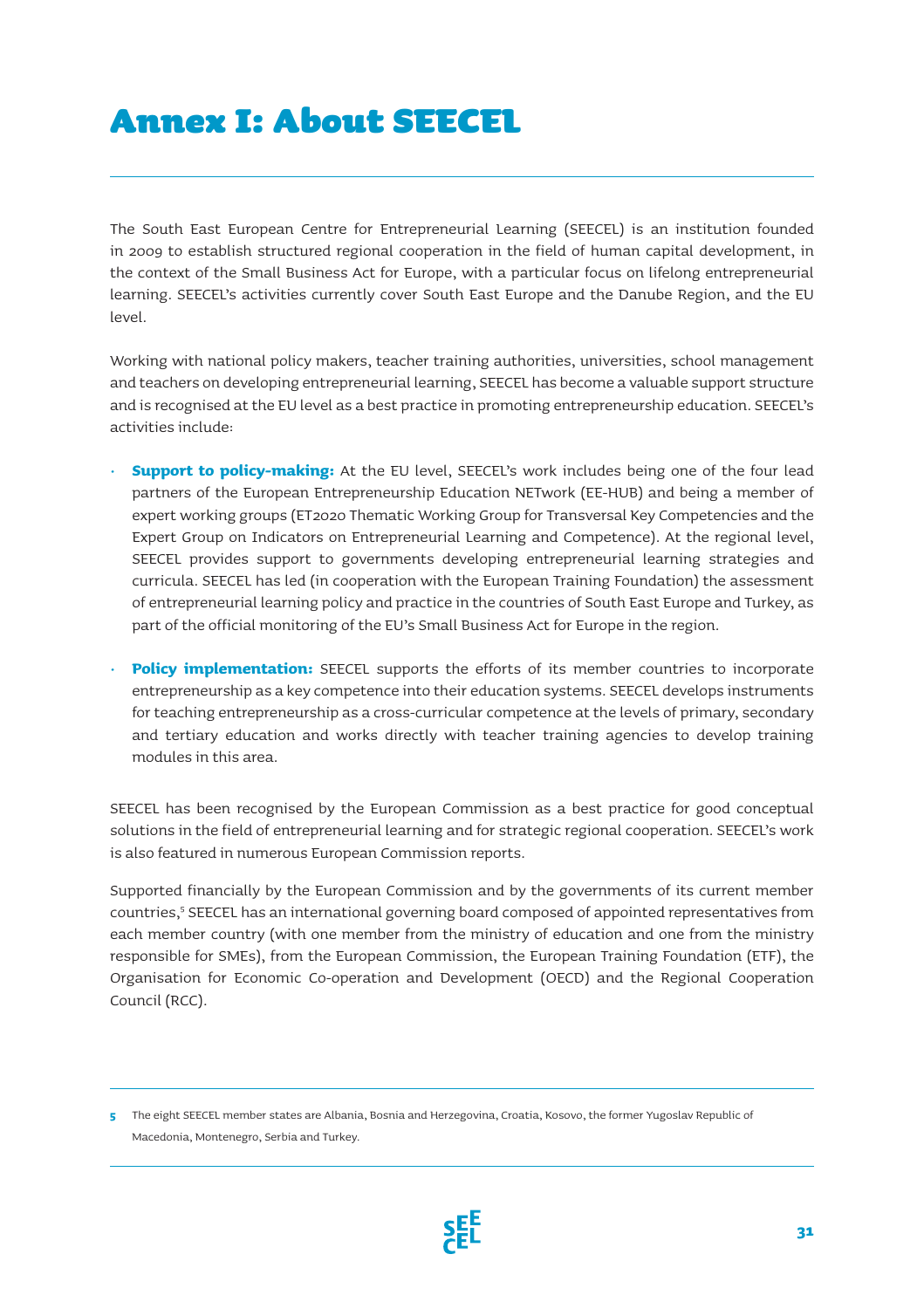## **Annex II: Survey questionnaire**

### **1. Policy**

| 1.1. National strategy: Is entrepreneurship education part of a national strategy (either as a specific<br>strategy or part of a broader strategy)? |
|-----------------------------------------------------------------------------------------------------------------------------------------------------|
| Yes, as a specific strategy for entrepreneurship education                                                                                          |
| Yes, as part of broader entrepreneurship strategy                                                                                                   |
| Yes, as part of a broader education strategy                                                                                                        |
| Yes, as part of a strategy in another area (economic development, employment, youth, etc.)                                                          |
| No                                                                                                                                                  |
| Under development                                                                                                                                   |
| (NB: Multiple answers possible)                                                                                                                     |
|                                                                                                                                                     |

Please list the titles of the strategies in question with links to sources (English or original language).

If your answer was "No", or please write "N/A" in the box.

**1.2. Policy partnership:** Is there a national body or partnership in place in the country whose role includes advisory support, development, implementation and/or monitoring regarding policy on entrepreneurship education?

| UV.<br>$\sim$ |
|---------------|
|---------------|

| $\Box$ Under development |
|--------------------------|
|                          |

If such a partnership exists (or is planned), please describe its role and to what extent the partnership includes horizontal coordination between institutions and stakeholders from relevant sectors (education, economic development, entrepreneurship, employment, etc.). If not, please write "N/A" in the box.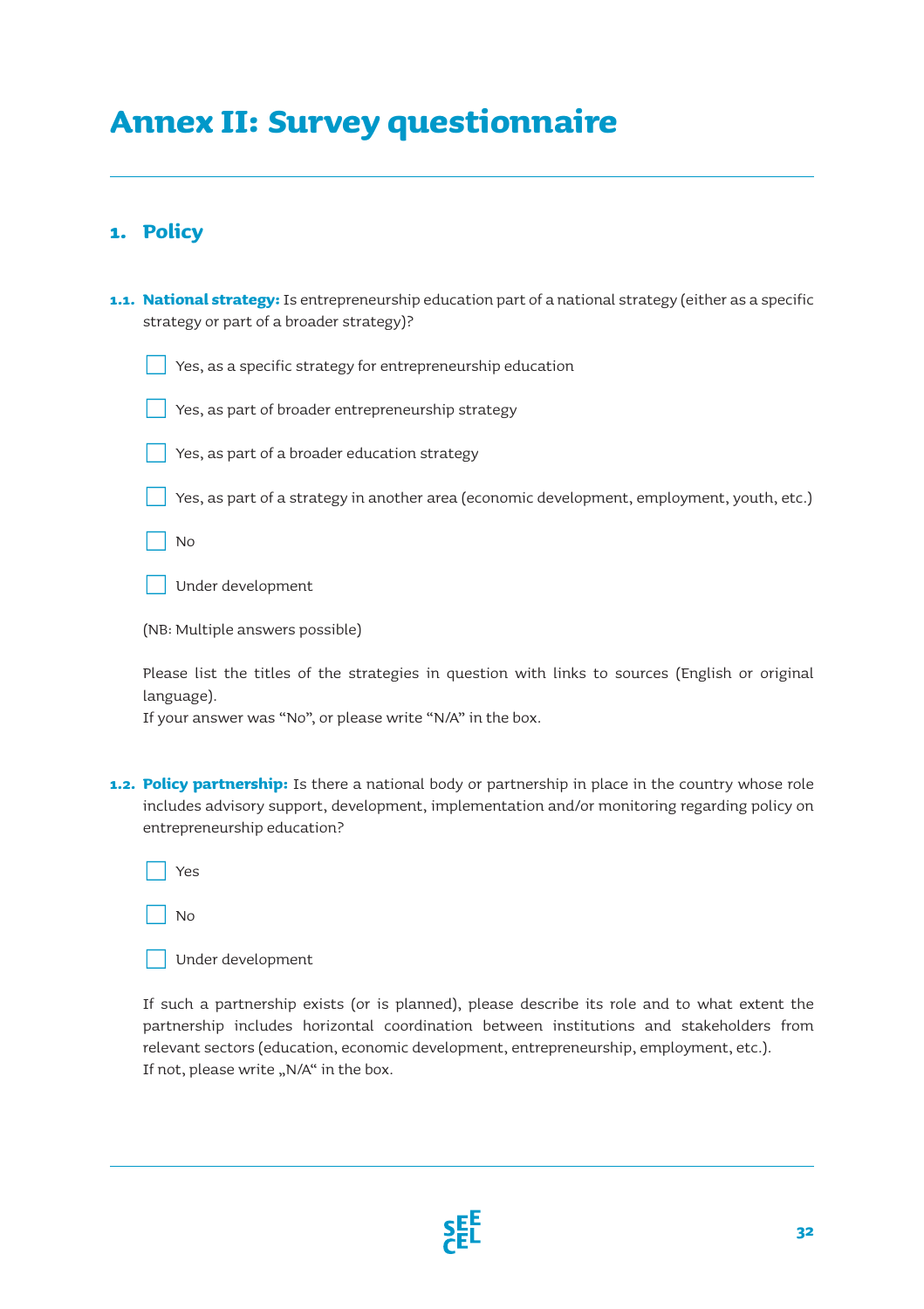**1.3. National qualifications framework:** Is entrepreneurship incorporated as a key competence into the country's national qualifications framework (or into the guidelines for developing a national qualifications framework)?

| Yes |   |
|-----|---|
| No  |   |
| ٠   | ٠ |

Under development

Please expand and, if possible, provide links to relevant sources (including in original language) If your answer was "No", or please write "N/A" in the box.

### **2. Implementation**

**2.1. Educational institutions:** Do existing entrepreneurship education policies in the country include measures for fostering an entrepreneurial culture within educational institutions (at all levels of formal education? (E.g. training on entrepreneurship education for school directors; targeted support for links between educational institutions and business and the wider community; etc.)

Yes

侊 No

Not applicable (no entrepreneurship education policies in place)

If yes, please explain and mention at which levels of formal education do such measures exist (primary, secondary, tertiary education, or all levels). If possible, provide links to relevant sources (including in original language)

If your answer was "No", or please write "N/A" in the box.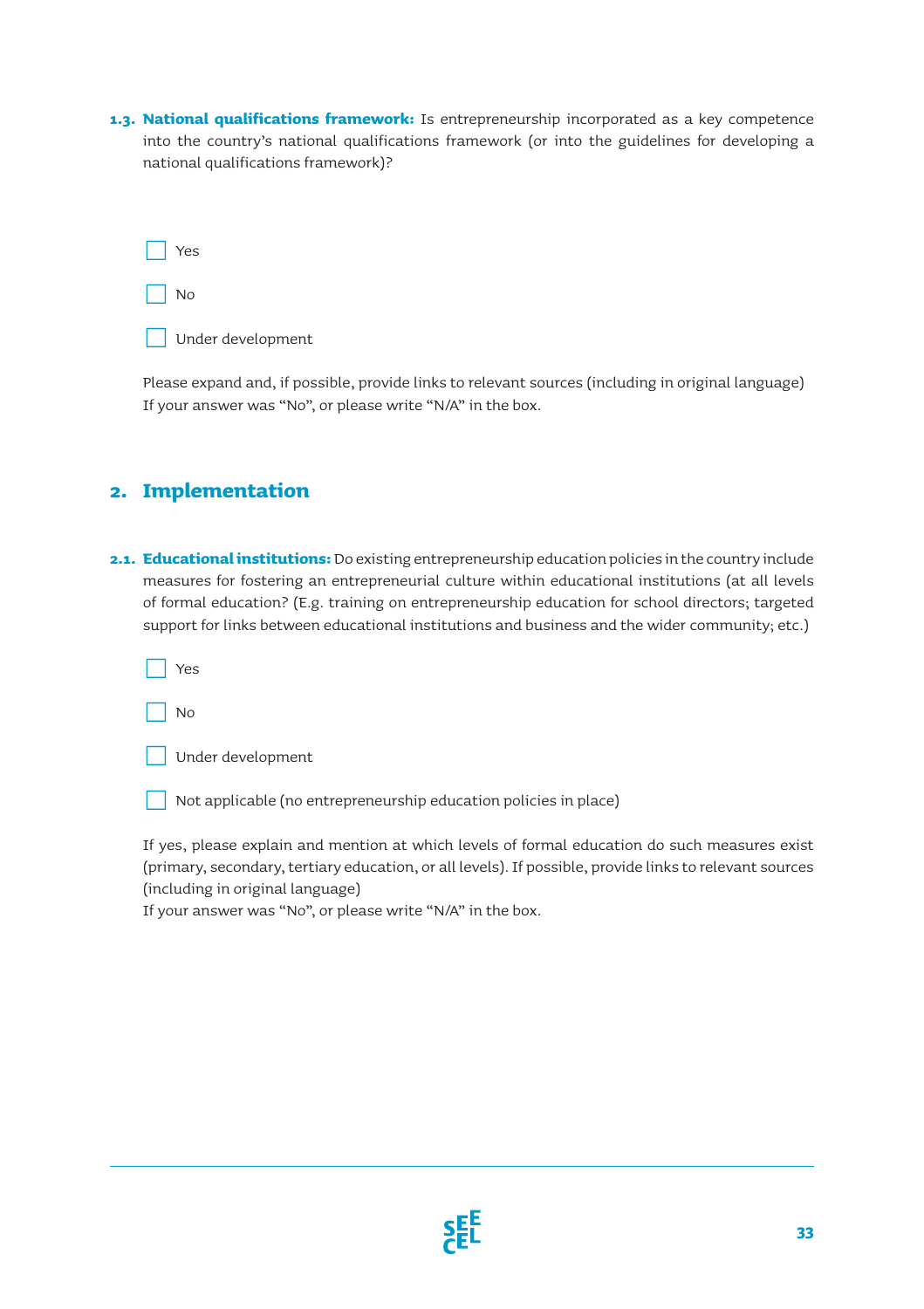**2.2. Teacher training:** Do existing entrepreneurship education policies in the country include the incorporation of the entrepreneurship competence into…

| 2.2.1.  initial teacher training (pre-service teacher training)                        |
|----------------------------------------------------------------------------------------|
| Yes                                                                                    |
| No                                                                                     |
| Under development                                                                      |
| Not applicable (no entrepreneurship education policies in place)                       |
| 2.2.2.  continuous professional development of teachers (in-service teacher training)? |
| Yes                                                                                    |
| No                                                                                     |
| Under development                                                                      |
| Not applicable (no entrepreneurship education policies in place)                       |
|                                                                                        |

If so, please expand on which programmes exist, and comment on the extent to which such programmes are mainstreamed (or rather ad hoc) in the teacher training system. If not, please write "N/A" in the box.

**2.3. Practical entrepreneurial experience in schools:** Does the teaching of entrepreneurship in education institutions (at any level of education) include an emphasis on ensuring a practical entrepreneurial experience for students? (E.g. student firms, project-based learning, entrepreneurship challenges, etc.).

| $\sim$<br>$\sim$ |
|------------------|
|------------------|

侊 No

| Under development |
|-------------------|
|                   |

Not applicable (no entrepreneurship education policies in place)

If so, please provide illustrative examples on the current methods or mechanisms used for providing such practical experiences of entrepreneurship. If not, please write "N/A" in the box.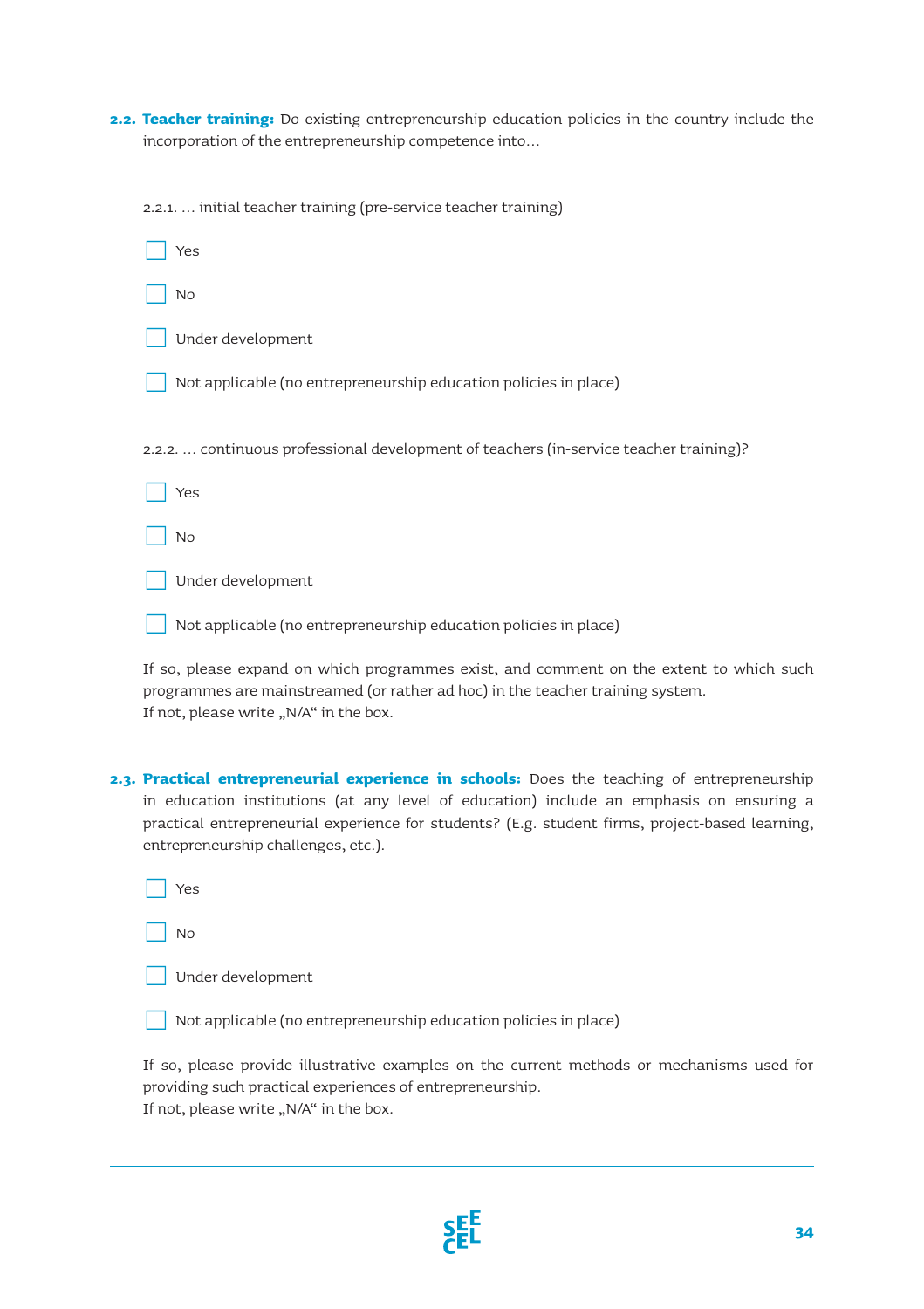**2.4. Promoting and supporting entrepreneurship:** Please describe to what extent do entrepreneurship education policy measures also cover more general measures for promoting and supporting entrepreneurship, which typically take place outside the formal education system (e.g. non-formal entrepreneurship education for groups such as the unemployed, youth, women, minorities, etc.; training for SMEs; etc.), or whether such measures are instead covered by other sectoral policies (employment policy, SME policy etc.). If these are integrated with entrepreneurship education, please provide some examples of such entrepreneurship promotion policies and their main target groups.

### **3. Monitoring and evaluation; promotion and exchange of good practice**

**3.1. Monitoring and reporting:** Is data on implementation on entrepreneurship in formal and nonformal education in the country collected and analysed?

Yes

侊 No

Under development

If so, please comment on how regularly data is collected/analysed, and whether the data and reports are publically available (if possible, provide links to relevant sources). If not, please write "N/A" in the box.

#### **3.2. Promoting entrepreneurship education and exchanging good practice:**

3.2.1. Is there a national platform for promoting entrepreneurship education and for exchanging good practice (e.g. a specialised network, an annual conference, an annual awards ceremony, etc.)?

Yes

侊 No

Please expand and, if possible, provide links to relevant sources (including in original language) If your answer was "No", or please write "N/A" in the box.

3.2.2. If possible, please describe an example of national good practice in the field of entrepreneurial learning that has learning potential for other EU Member States. If not, please write  $N/A$ " in the box.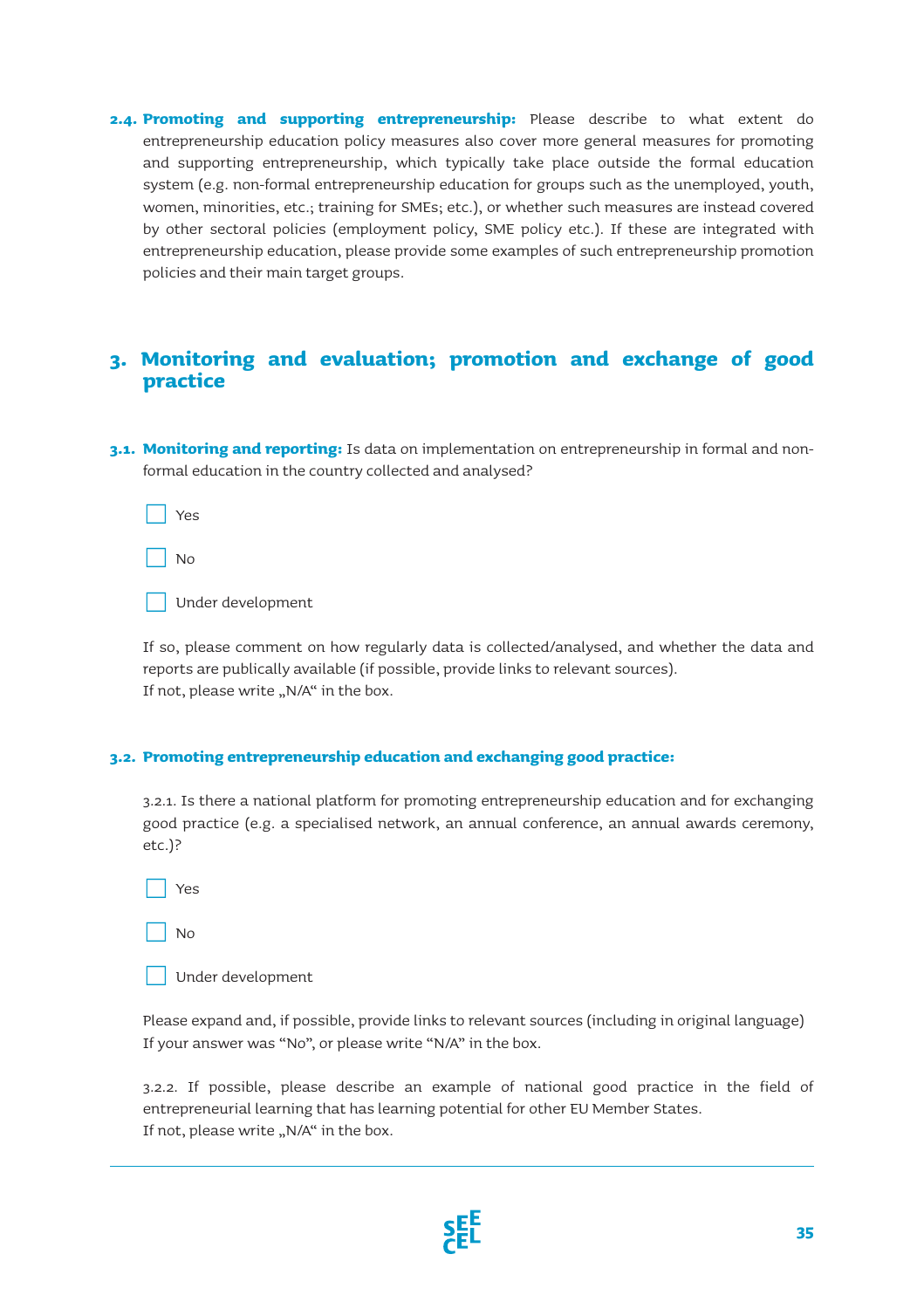### **4. Final reflections on the priority status of entrepreneurship education and on the road ahead**

**4.1. Policy priority level:** Considering the current education strategies and policies in the country, to what extent does entrepreneurship education feature as a prominent priority area?

Entrepreneurship education is among the high priorities of education policy

侊 Entrepreneurship education is among the medium-level priorities of education policy

侊 Entrepreneurship education is not currently a priority of education policy

侊 Entrepreneurship education is not currently a priority of education policy, but is a priority in other relevant strategies (entrepreneurship, youth, employment, etc.)

If entrepreneurship education is a priority, please expand on how this priority level is defined in relevant policy documents. If entrepreneurship education is not currently among the priorities of education policy, are there any specific obstacles to overcome in order to change its priority level?

**4.2. Current and future prospects for developing entrepreneurship education:** Are there any current initiatives, plans or opportunities at the national level to further develop entrepreneurship education? (E.g. upcoming strategy development; curricular reform; new funding schemes, etc.) If not, please write "N/A" in the box.